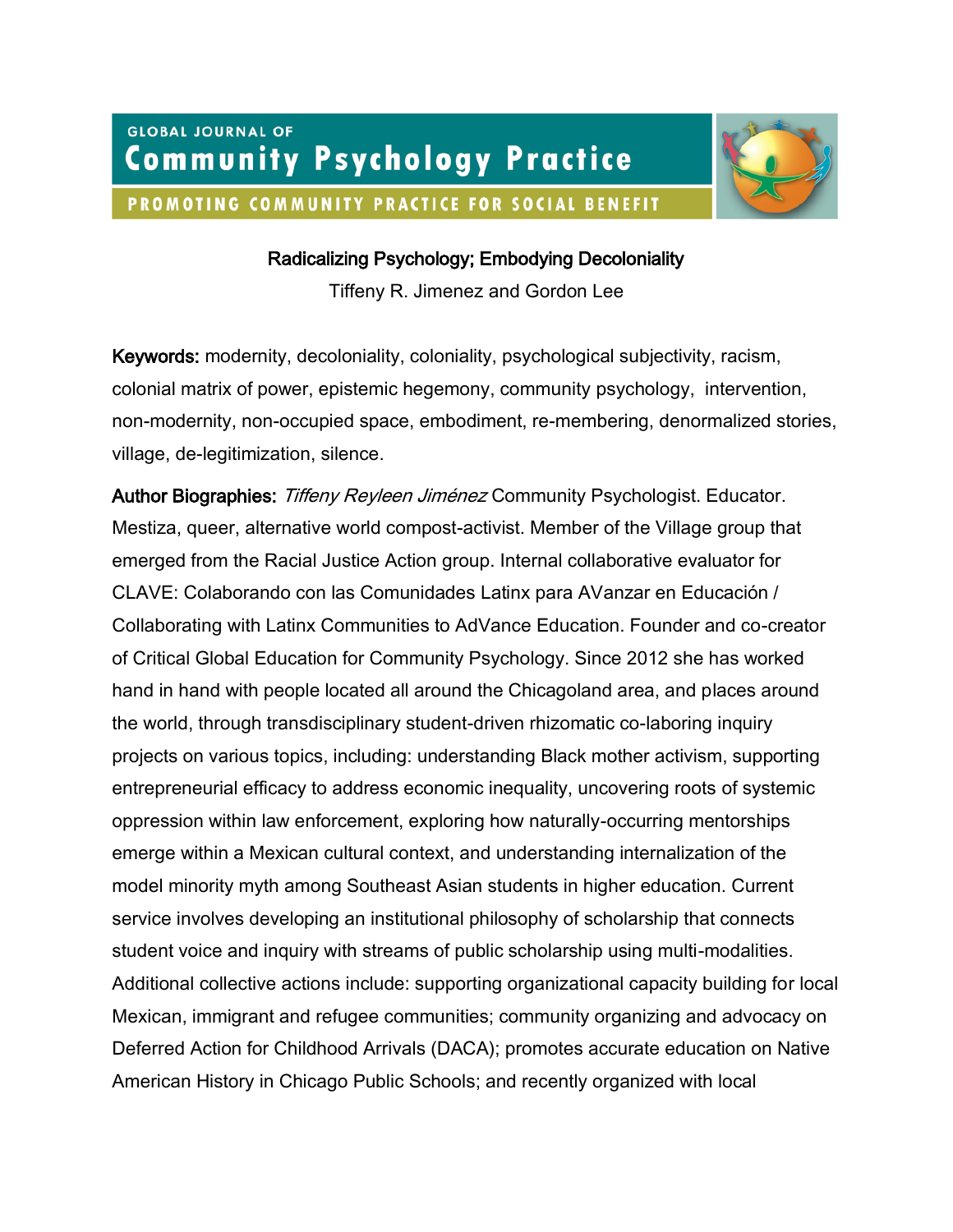Volume 12, Issue 1 May 2022

Potawatomi tribes and artists on addressing land rights with the Whose Lakefront initiative [https://www.whoselakefront.com/.](https://www.whoselakefront.com/) Tiffeny is the recipient of the 2019 NLU Excellence in Research, Scholarship, and Inquiry Award, and is currently working to codevelop the ideological infrastructure needed to support ethical and deliberate community engagement across NLU for communities we serve in the Chicagoland area. She is most active in co-developing Critical Global Education for Community Psychology [\(https://criticalglobaleducation.wordpress.com/\)](https://criticalglobaleducation.wordpress.com/), The Rooted Global Village [\(https://www.rootedglobalvillage.com/\)](https://www.rootedglobalvillage.com/), The Emergence Network [\(https://www.emergencenetwork.org/\)](https://www.emergencenetwork.org/), Xicanx Psychology – Institute of Chicana/o Psychology [\(https://razapsychology.org/\)](https://razapsychology.org/), and the Society for Community Research and Action [\(https://www.scra27.org/\)](https://www.scra27.org/). For more information see: <https://tiffenyjimenez.wordpress.com/>

Gordon Lee was born and raised on the island of Oahu, Kingdom of Hawaii. Part of a displaced diaspora, his mother's family (his motherline) had traveled from the Pearl River Delta to the western coast of North America in the 1880s. After experiencing anti-Asian violence and Yellow Perilism, his great grandmother, on her way home, left the boat in Honolulu, pregnant with her second child. After giving birth to a daughter, his grandmother, remained in Hawaii and never saw her family again.

As a result, he grew up in what was then called the Territory of Hawaii, a euphemism for what was and still is an occupied nation. His first realization of coloniality and of his own story arose during a period of political upheavals in the United States, Hawaii, Asia, and Africa in the 1970s. For much of his life he has unknowingly carried the trauma of his ancestors. His grandfather was shot and killed. His father, as a youth, felt the colonial matrix of power firsthand in China (No Chinese or Dogs Allowed!) and throughout his life in the Hawaiian colony.

His work with space, healing, and re-membering began in 2007 when he was invited to join a pilgrimage to the Manzanar Nikkei incarceration site in the eastern Sierra Nevada Mountains. He taught Asian American studies at San Francisco State University where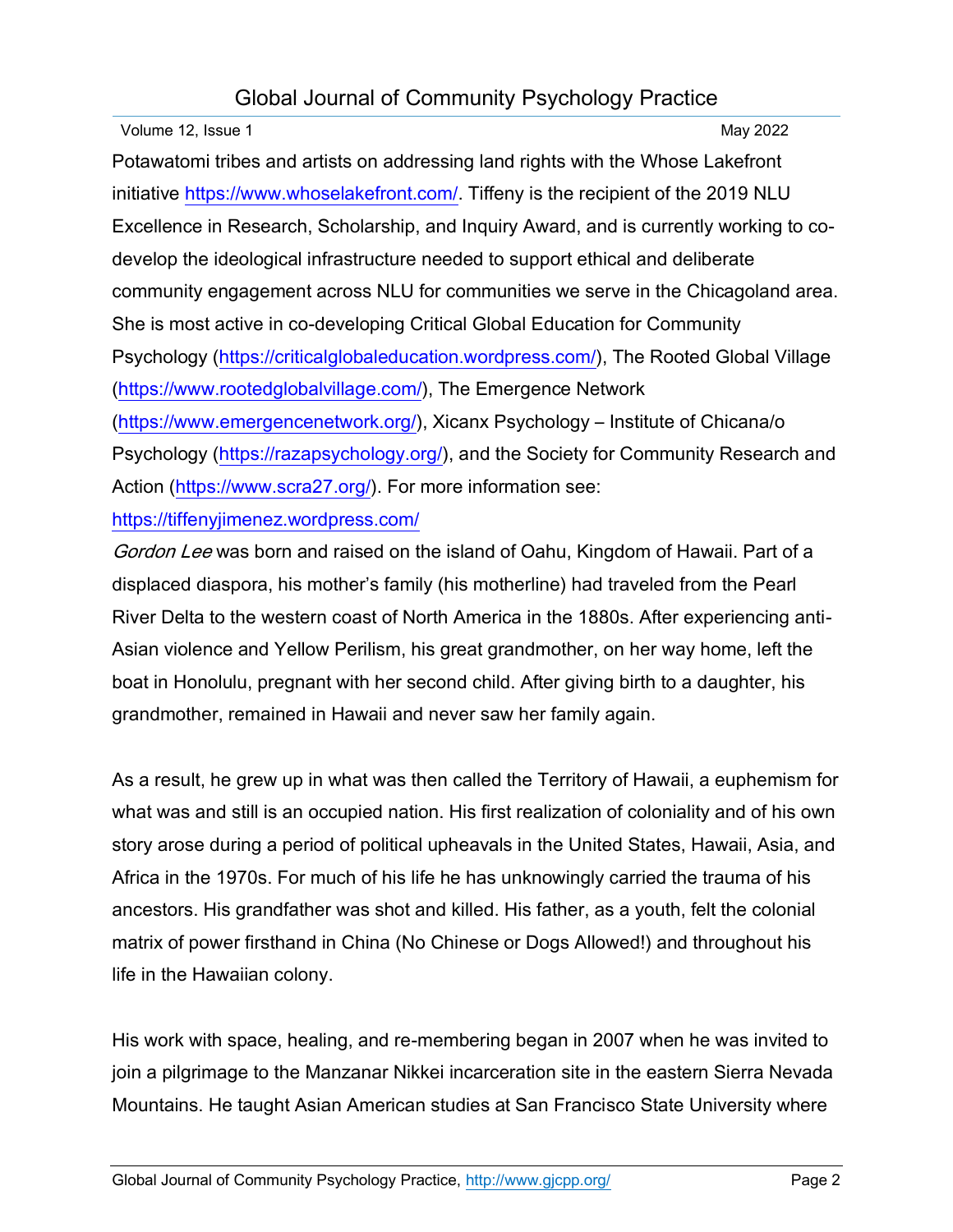Volume 12, Issue 1 May 2022

he practiced social biography and critical/liberation andragogy and first experienced the classroom as a village. His work has been guided by questions related to psychology and its relation to social justice and ontological change; collective trauma and the shadow of empire; psychosocial biography and decolonial stories, and space as a site of re-membering.

Dr. Lee was President of Psychologists for Social Responsibility (PsySR) in 2016. At PsySR he supported a vision of racial justice, relationality, and decoloniality; he advocated a critical role for psychology in the struggle for racial justice; and he helped to vision and facilitate the co-creation of decolonial spaces and projects. He co-initiated a series of conferences that addressed the relationship of psychology and racial justice (that is referred to in this special issue). He was part of the original team that created the project from which the writings in this issue emerged. He is also a part of the village and was a co-holder of that space. He has written on pilgrimage, on community based decolonial projects, on community psychology, and on Asian American activism.

Recommended Citation: Jimenez, T.R., Lee, G. (2022). Radicalizing Psychology; Embodying Decoloniality, Global Journal of Community Psychology Practice, 13(1), 1 - 33. Retrieved Day/Month/Year, from [\(http://www.gjcpp.org/\)](http://www.gjcpp.org/).

Corresponding Author: Tiffeny Jimenez, 122 S. Michigan Ave., Chicago, IL 60603 Email: tiffeny.jimenez@nl.edu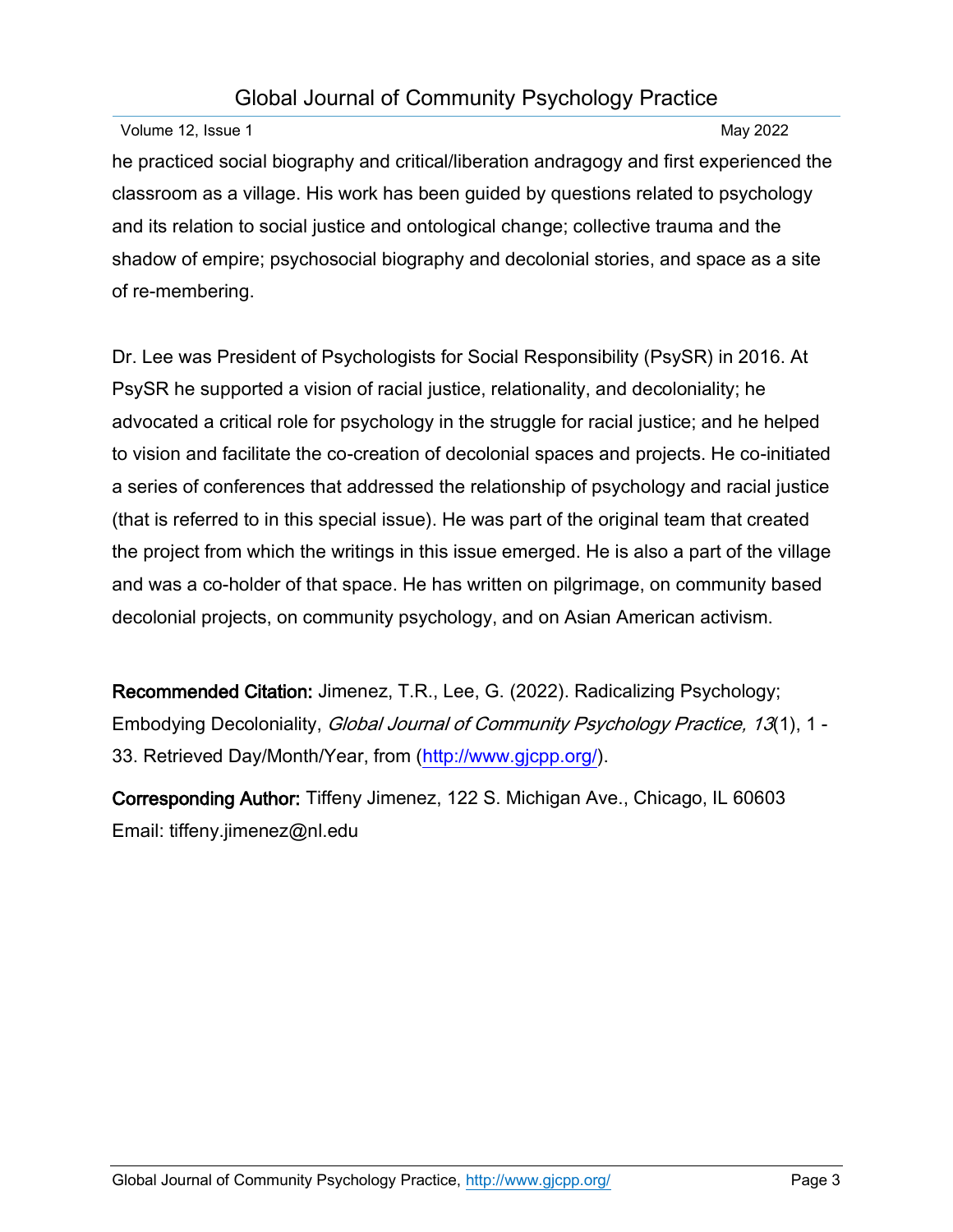## **Radicalizing Psychology; Embodying Decoloniality**

Modernity has disembodied and dissociated psychological subjectivity. It has significantly affected the capacity of individuals and communities to engage proactively in their worlds. Racism is part of modernity's system of social control and is embedded as part of a Colonial Matrix of Power (CMP) (Quijano, 2000). Epistemic (epistemological) hegemony is an underlying assumption that is rarely called into question and is the glue that sustains the matrix. Community Psychology is based on assumptions rooted in the CMP, and its methodologies and conclusions must be called into question. This article is intended as an intervention to stop the ongoing harm of the CMP. Non-modernity is a starting point for challenging the CMP, to identify its false narratives and to recognize different epistemologies and ontologies. Non-occupied space is a condition for embodiment, the re-membering (re-integration) of the disembodied parts (Anzaldua, 2015). Out of this space emerge denormalized stories that simultaneously reveal how the matrix of power functions and re-member the village (i.e. epistemologies, ontologies, and social relationships delegitimized and silenced by conquest and violence).

## **Part One: A Challenge and Calling to Community Psychologists**

In this moment of various fracturing and inevitable change, including the globally recognized killing of George Floyd, Black Lives Matter, planetary climate crisis, the COVID-19 global pandemic, and the most recent news of the U.S. Supreme Court leaked draft to overturn Roe v. Wade, which would turn back needed shifts in support of women's rights . . . What are the most urgent issues facing community psychology today? We suggest that the following issues must be addressed.

*How do we get beyond ways of thinking that are intimately connected/intertwined to existing ways of being, including within ourselves? What kind of space can nurture and support a new culture of politics that empowers groups and individuals to think and imagine "otherwise" and enables a process of construction of another world. A space that is an incubator of new frameworks of research, teaching, and application (Andreotti & Dowling, 2004).*



[https://twitter.com/oliviaugino/status/12684087135656](https://twitter.com/oliviaugino/status/1268408713565671424) [71424](https://twitter.com/oliviaugino/status/1268408713565671424)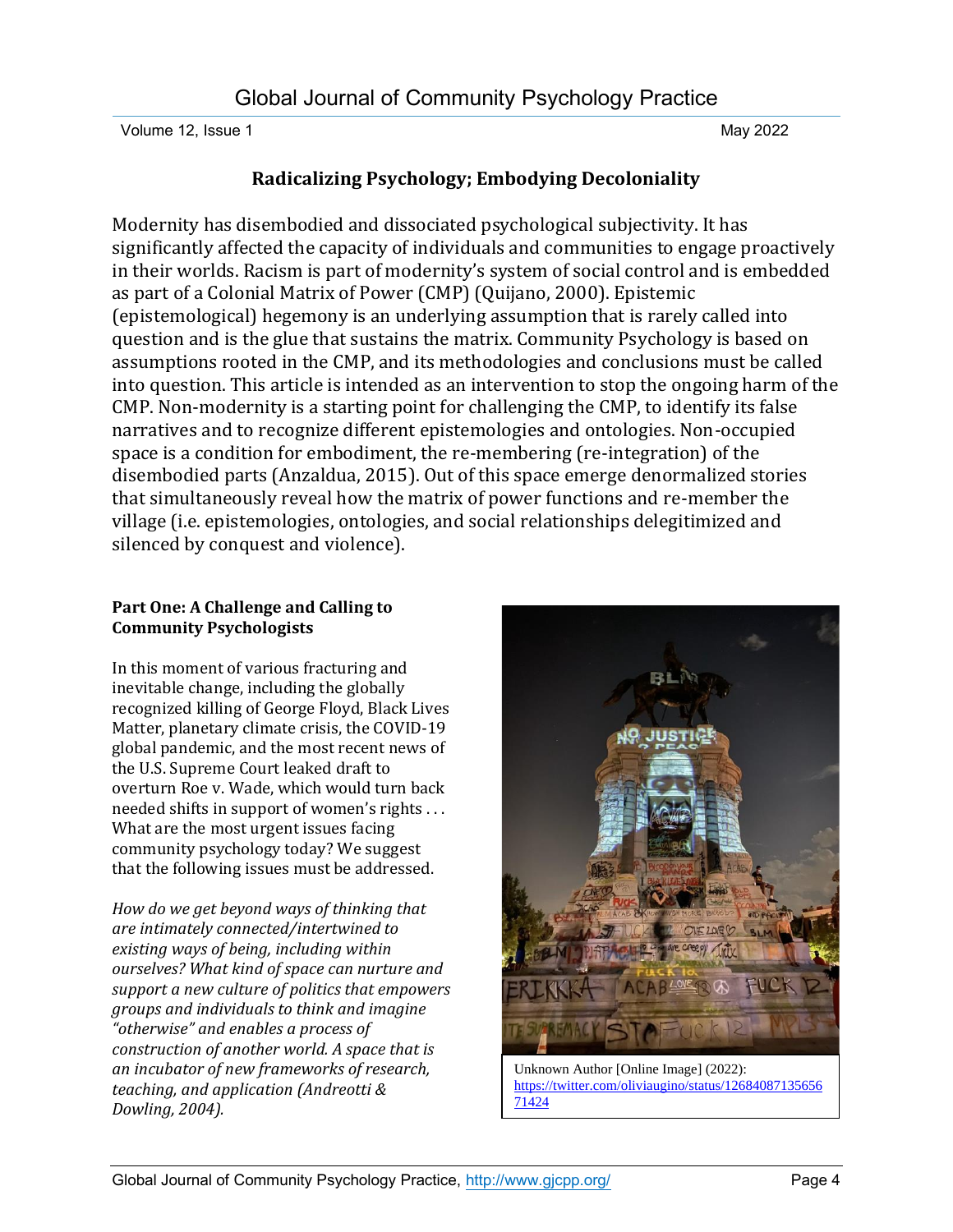*…unless a radical shift in paradigm praxis takes place in the field of counseling psychology, it will remain both irrelevant and a tool for further colonization of Indigenous/Tribal people as well as for those who seek an existence based on peace for all beings on the planet. . . . I have come to a standstill in my career, presented with an irreconcilable difference that must be addressed if this field and the praxis that underlies its basic assumptions are to be considered a viable avenue in making a better world for all*  (Grayshield, 2010).

### *Remembering Radical Community Psychology*

These are not new questions or new challenges.

<sup>2</sup> "ABPsi was formed in the wake of the assassination of Dr. Martin Luther King and the rise of Black Nationalism of that era. ABPsi intended to create a psychology of the Black experience focused on improving the circumstances of Black people. Their initial purpose was to help Black psychologists in a time of discrimination and to provide psychological resources to the larger Black community. The founding psychologists believed that a psychology created mostly by white middle-class men could not explain the situation of people of African descent, and moved to incorporate African philosophy and cultural experience into the creation of a new understanding of Black psychology. The principles of ABPsi' s creation were "to organize their skills and abilities to influence necessary change, and to address themselves to significant social problems affecting the Black community and other segments of the population whose needs society has not fulfilled." The founders actively chose to remain independent of the American Psychological Association, decrying that body's complicit role in perpetuating White racism in society and the prevalence of studies

In the United States, critical psychology, Black psychology, liberation psychology, and other threads within the field have long recognized the "failure" or incapacity of mainstream psychology to acknowledge the inequities of the broader psychosocial world and to identify the systemic and epistemic sources of those inequities as part of its practices. Notions of a more radical approach have been present for many generations, particularly during times of and in conjunction with different social-political movements. Community psychology itself arose from the political movements of the 1960s. The Swampscott Conference was held in Massachusetts in 1965.<sup>1</sup> The Association of Black Psychologists (ABPsi) was founded in San Francisco in 1968.<sup>2</sup> The *Radical Therapist* was published in New York in 1971.<sup>3</sup> In this

featuring only White male participants. Instead, the ABPsi took a more active stance, seeking "to develop a nationwide structure for pooling their resources in meeting the challenge of racism and poverty" according to a statement released at their founding in 1968. Ebony Magazine*'*s publication of "Toward a Black Psychology" by Joseph White in 1970 was a landmark in setting the tone and direction of the emerging field of Black Psychology" (Wikipedia, n.d.b)

<sup>3</sup> "The Radical Therapist was a journal that emerged in the early 1970s in the context of the counterculture and the radical U.S. antiwar movement. It was an "alternate journal" in the mental health field that published 12 issues between 1970 and 1972, and "voiced pointed criticisms of psychiatrists during this period". It was run by a group of psychiatrists and activists who believed that mental illness was best treated by social change, not behaviour modification. Their motto was "Therapy means social, political and personal change, not adjustment".[\[2\]](https://en.wikipedia.org/wiki/The_Radical_Therapist#cite_note-bitter-2) Why have we begun another journal? No other publication meets the need we feel exists: to unite all people concerned with the radical analysis of therapy in this society. It is time we grouped together and made common cause. We need to exchange experience and ideas, and join others working toward change. The other "professional" journals are essentially establishment organs which back the status quo on most controversial issues… We need a new forum for our

<sup>1</sup> *"*It was an exciting time . . . [Swampscott conference participants] wanted to intervene in social problems that were not explicitly mental health in nature, and that's why they talked about becoming "social change agents" – a vision that was a sea change for American psychology" (Tebes & Simons-Rudolph, 2016, para. 1).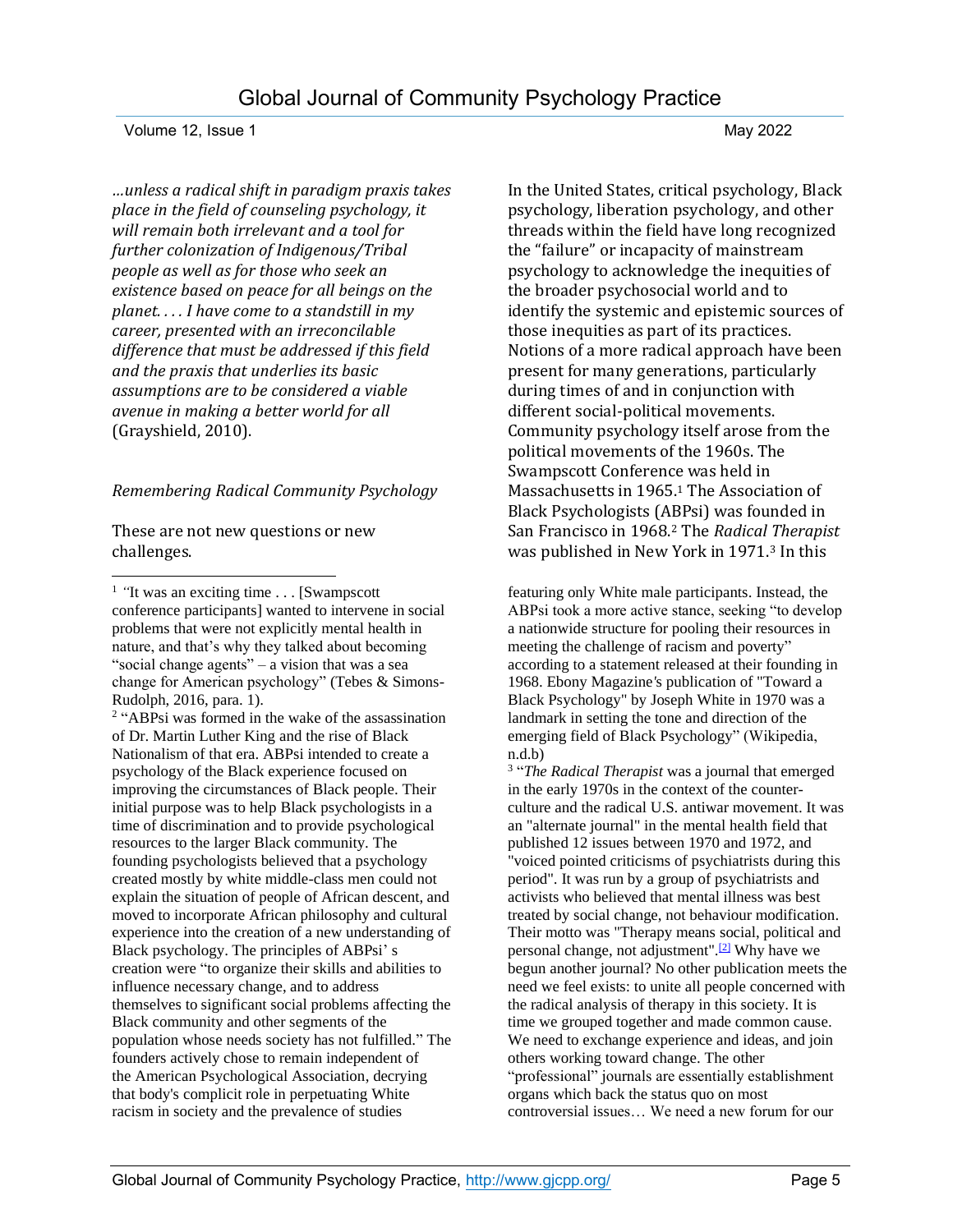publication they wrote:

*RT* [Radical Therapy] *is a way of living, not another "new kind" of therapy that can take its place in the psychotherapy spectrum. RT starts from the awareness that therapy is a social and political event, and moves to the conviction that therapy systems – like many of this country's institutions—must be changed.* (Radical Therapist Collective, 1971; Preface)

views. In the midst of a society tormented by war, racism, and social turmoil, therapy goes on with business as usual. In fact, therapists often look suspiciously at social change and label as 'disturbed' those who press towards it. Therapy today has become a commodity, a means of social control. We reject such an approach to people`s distress. We reject the pleasant careers with which the system rewards its adherents. The social system must change, and we will be workers toward such change" (Wikipedia, n.d.e)

4 "Frantz Omar Fanon, also known as Ibrahim Frantz Fanon, was a French West

Indian psychiatrist and political philosopher from the French colony of Martinique. His works have become influential in the fields of post-colonial studies, critical theory and Marxism. As well as being an intellectual, Fanon was a political radical, Pan-Africanist, and Marxist humanist concerned with the psychopathology of colonization and the human, social, and cultural consequences of decolonization. In the course of his work as a physician and psychiatrist, Fanon supported the Algeria's War of independence from France and was a member of the Algerian National Liberation Front. For more than five decades, the life and works of Frantz Fanon have inspired national-liberation movements and other radical political organizations in Palestine, Sri Lanka, South Africa, and the United States. He formulated a model for community psychology, believing that many mental-health patients would do better if they were integrated into their family and community instead of being treated with institutionalized care" (Wikipedia, n.d.d). 5 "Césaire's 'Discourse on Colonialism' challenges the narrative of the colonizer and the colonized. This text criticizes the hypocrisy of justifying colonization with the equation 'Christianity=civilized, paganism=savagery' comparing white colonizers to 'savages.' Césaire writes that 'no one colonizes innocently, that no one

More than ten years earlier, Franz Fanon had formulated a Third World model of community psychology, writing *Black Skin, White Masks* in 1952 and *Wretched of the Earth* in 1963.<sup>4</sup> Aimé Césaire explicated *A Discourse on Colonialism* in 1950.<sup>5</sup> Thirty years before Swampscott, Carter G. Woodson explicated *the Miseducation of the Negro* in 1933.<sup>6</sup> W.E.B. Dubois, in *the Souls of Black* 

colonizes with impunity either' concluding that 'a nation which colonizes, that a civilization which justifies colonization - and therefore force—is already a sick civilization.' He condemns the colonizers, saying that though the men may not be inherently bad, the practice of colonization ruins them. He also examines the effects colonialism has on the colonized, stating that 'colonization  $=$  "thing-ification"', where because the colonizers are able to 'other' the colonized, they can justify the means by which they colonize" (Wikipedia, n.d.a)

<sup>6</sup> Carter Godwin Woodson (December 19, 1875 – April 3, 1950) was an American historian, author, journalist, and the founder of the Association for the Study of African American Life and History. He was one of the first scholars to study the history of the African diaspora, including African-American history. Carter G. Woodson was born in New Canton, Virginia on December 19, 1875, the son of former slaves, Anne Eliza (Riddle) and James Henry Woodson. His parents were both illiterate and his father, who had helped the Union soldiers during the Civil War, supported the family as a carpenter and farmer. The Woodson family were extremely poor, but proud as both his parents told him that it was the happiest day of their lives when they became free. Convinced that the role of his own people in American history and in the history of other cultures was being ignored or misrepresented among scholars, Woodson realized the need for research into the neglected past of African Americans. Along with William D. Hartgrove, George Cleveland Hall, Alexander L. Jackson, and James E. Stamps, he founded the Association for the Study of Negro Life and History on September 9, 1915, in Chicago. Woodson described the purpose of the ASNLH as the "scientific study" of the "neglected aspects of Negro life and history" by training a new generation of blacks in historical research and methodology. Believing that history belonged to everybody, not just the historians, Woodson sought to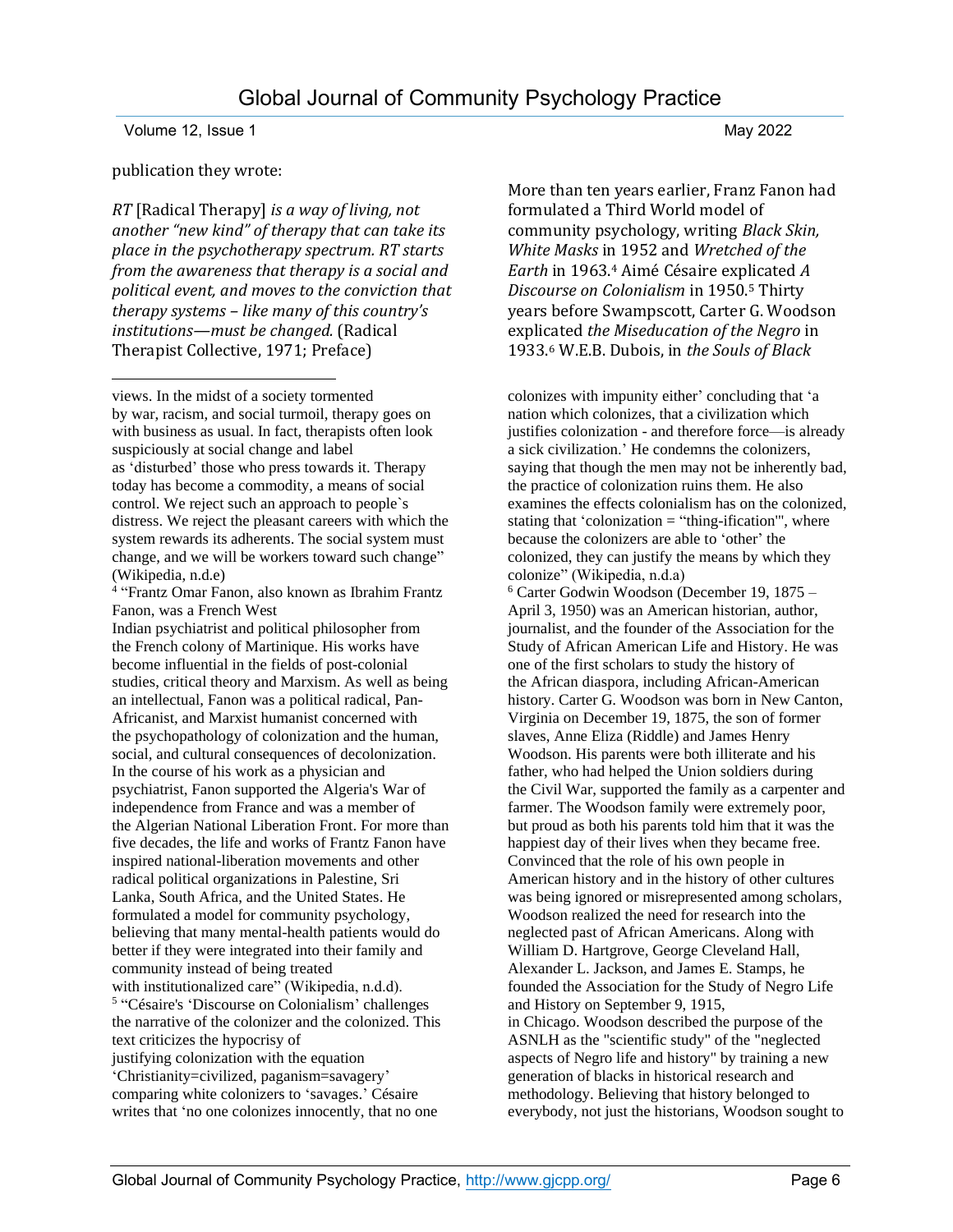*Folk*, identified double consciousness in 1903.<sup>7</sup>

We are not alone, and this article and issue is not just about us. The field is wide and it extends well beyond the academy and beyond the United States.

To connect to other creative outlets on this, we invite you to listen to the audio recording of "Something in the Way of Things (in Town)" by The Roots and Amiri Baraka, within a larger discussion of this poem and author: [https://www.poetryfoundation.org/podcasts](https://www.poetryfoundation.org/podcasts/147442/something-in-the-way-a-discussion-of-amiri-barakas-something-in-the-way-of-things-in-town) [/147442/something-in-the-way-a-discussion](https://www.poetryfoundation.org/podcasts/147442/something-in-the-way-a-discussion-of-amiri-barakas-something-in-the-way-of-things-in-town)[of-amiri-barakas-something-in-the-way-of](https://www.poetryfoundation.org/podcasts/147442/something-in-the-way-a-discussion-of-amiri-barakas-something-in-the-way-of-things-in-town)[things-in-town.](https://www.poetryfoundation.org/podcasts/147442/something-in-the-way-a-discussion-of-amiri-barakas-something-in-the-way-of-things-in-town) (Poetry Foundation, 2018)

This article is about:

- Introducing concepts that assist in understanding the invisible underlying ideologies that shape our reality in the United States and beyond. This includes concepts associated with the embodiment of decoloniality.
- Introducing the colonial matrix of power (CMP/Octo), which is a web of social, political, and psychological forces that control ways of thinking and being as well as mechanisms of control manifested as institutions, organizations, government, economy, and political rhetoric.
- Outlining a psychological liberatory praxis that begins to examine and identify the "symptoms" that are experienced living in

the CMP/Octo and connecting those symptoms to their roots.

- Suggesting an embodied praxis that begins to help us to reground ourselves outside the CMP/Octo.
- Previews what happens in psychology when we decenter North America, i.e., we see the North American experience from a global perspective, not the world through the perspective of the United States.

### **Part Two: Decoloniality and Embodiment**

Over the last 30 years (1990-2020) thinkers, writers, activists, and artists have engaged, in different ways, and from different perspectives, in projects to understand and describe the conditions which have emerged in the era of post-decolonization (Mignolo & Walsh, 2018; Wynter, 2015). The concept of *decoloniality* is attempting to differ from, and go deeper/further than, previous projects of decolonization. The distinction being that decolonization sought to take hold of the state, and decoloniality seeks to uncover the etiology of how we view the world and how the world functions through an in-depth examination of the nature of knowledge, knowledge management, dissemination, and power. In other words, decoloniality pursues *epistemological and ontological decolonization*, or the decolonization of knowledge and epistemic justice (Dreyer, 2017) as well as Western ways of living (Escobar, 2020). Decoloniality simultaneously challenges Eurocentric ideologies and the dominant

1909. Racism was the main target of Du Bois's polemics, and he strongly protested against lynching, Jim Crow laws, and discrimination in education and employment. His cause included people of color everywhere, particularly Africans and Asians in colonies. He was a proponent of Pan-Africanism and helped organize several Pan-African Congresses to fight for the independence of African colonies from European powers" (Wikipedia, n.d.f).

engage black civic leaders, high school teachers, clergymen, women's groups and fraternal associations in his project to improve the understanding of Afro-American history" (Wikipedia, n.d.c).

<sup>7</sup> William Edward Burghardt Du Bois (February 23, 1868 – August 27, 1963) was an American sociologist, socialist, historian, civil rights activist, Pan-Africanist, author, writer and editor. Born in Great Barrington, Massachusetts, Du Bois was one of the founders of the National Association for the Advancement of Colored People (NAACP) in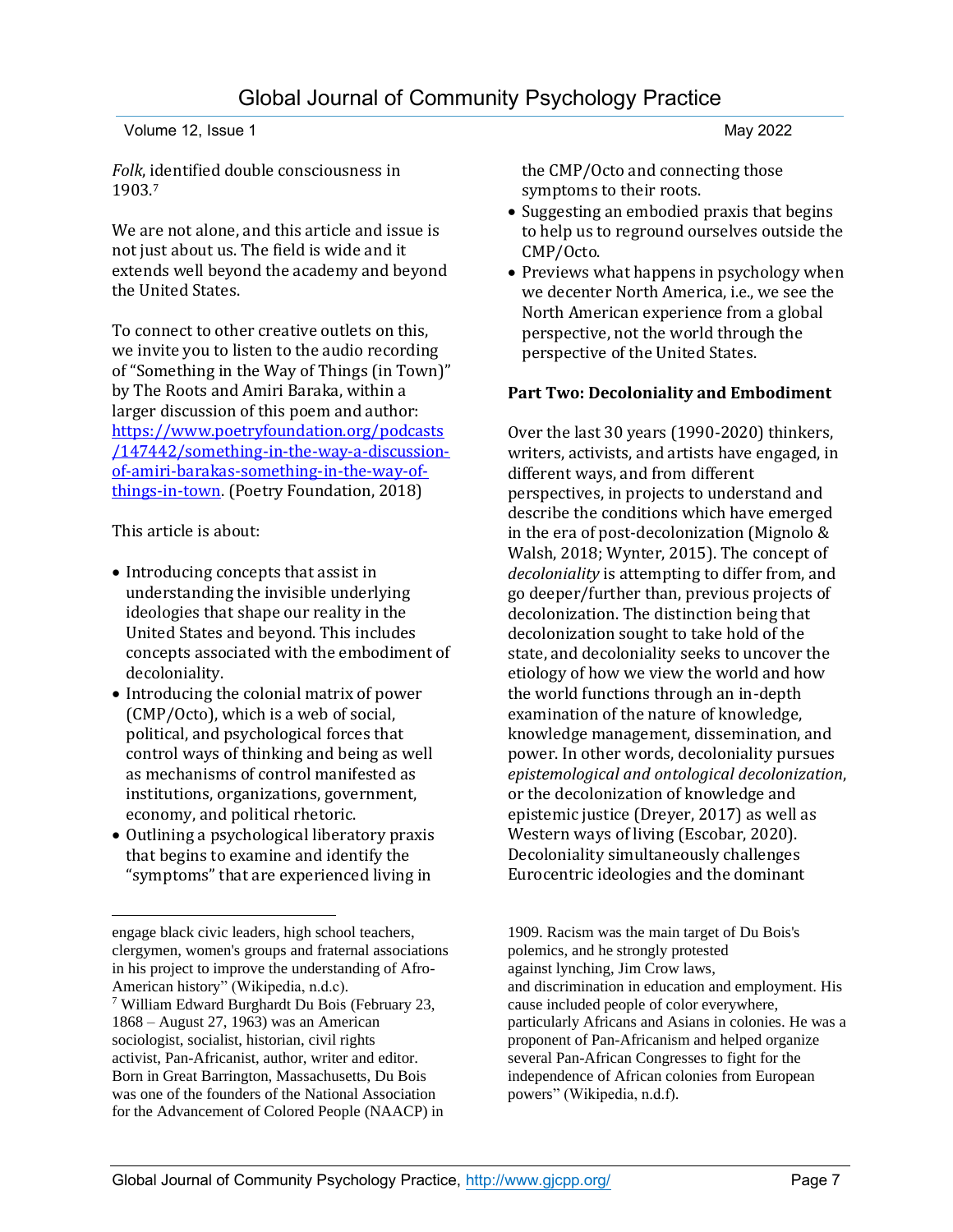imperial Western knowledge systems that have shaped the development of economic, cultural and political systems across the globe; while also reclaiming and legitimizing a pluriverse of knowledge systems and ways of being that have been oppressed.

To clarify the basic concepts of decoloniality that we have found helpful, we provide some descriptions. The core connection here is that these concepts come alive within us and manifest differently, or *other-wise*, in relationship to the world we inhabit. It is important to note first that, according to Mignolo and Walsh (2018), the three main concepts of Modernity/Coloniality/ Decoloniality work together as a conceptual triad. Decolonial thinking makes it possible to see coloniality. Therefore, we begin with the concept of decoloniality, and then show how modernity and coloniality relate to embodied praxes of decoloniality:

• *Decoloniality is* the analysis of how modernity and coloniality function. Its aim is to make coloniality visible and connect our being and behaviors to the harms inherent in coloniality so we stop ourselves from normalized dominant ways of being that perpetuate harm. "The task of decoloniality is to unveil this logic and these processes*"* (Mignolo & Walsh, 2018; p. 140; Maldonado-Torres, 2016). Decoloniality is understanding how coloniality is embedded within our thoughts and feelings, how we make sense of reality, how we view our relationships with other humans, other species, the so-called "natural" environment, and the possibilities and limits (horizons) we perceive to be around us.<sup>8</sup> Decoloniality allows us to uncover the etiology and

<sup>8</sup> The film, the Truman Show, is a good illustration of the principle of horizons. See also *Constructing the Self, Constructing America* (Cushman, 1995). <sup>9</sup> The film, The Matrix, provides one depiction of

genealogy of dominant ideologies, investigate the source of their power, examine the consequences inherent in such systems (e.g., capitalism, patriarchy, racism, heterosexism, ableism) and see clearly how these worldviews, narratives, structures, and coeval global processes and projects manifest in our local, continental, and global environments (Lowe, 2015). Ideally, within increased consciousness of these structures, we work towards more holistic ways of being and become increasingly delinked from worldviews that perpetuate enacting epistemological and further harm.<sup>9</sup>

• *Modernity is* the centering of a Eurocentric epistemological worldsense that we live in every day. It is the dominant Western imperial idea of the pursuit of well-being and happiness tied to concepts of liberty, liberal personhood, society, and government developed from the beginning of the nineteenth centuries (Lowe, 2015). To provide a concrete example of this, it is the idea that if we enlist and participate in the story/narrative that comprises all the shininess of the Liberal American Dream (e.g., individual ownership of a house, a car, appliances, new technologies, etc.), we will be happy citizens. Modernity is the product of thinking that exalted the "achievements" of "progress driven change," created by deliberate human efforts to "better the human condition;" or "advances" in human "civilization" (e.g., reason, science). Modernity assumes that all parts of the world are disposable and designed for human consumption, leading to constant degradation of natural and human resources

what how our experience and perspective on the world can shift through increased consciousness of the structures embedded within these ideologies and what it means to "delink".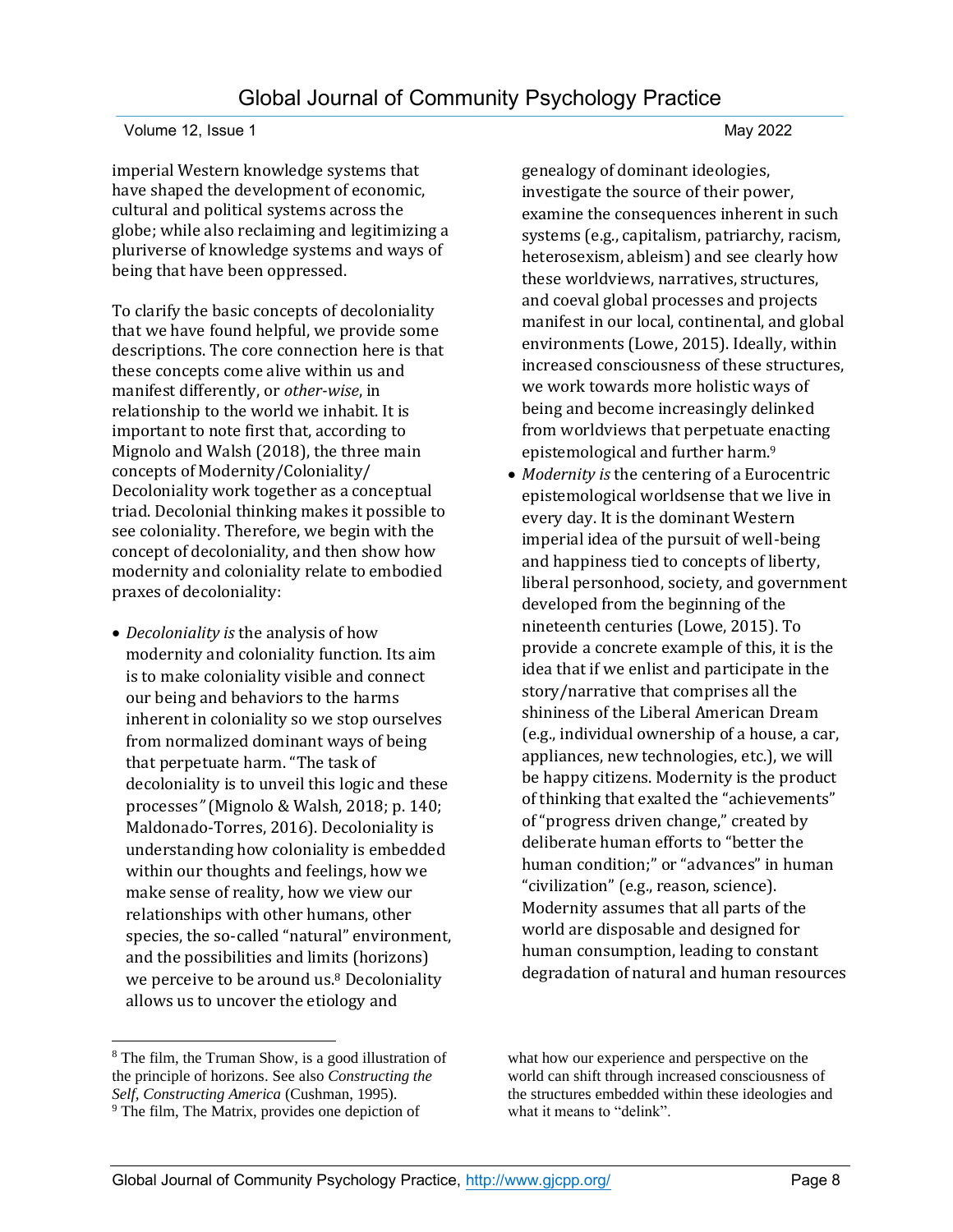for the benefits of development and capitalistic goals.

Since these three concepts work together, we draw attention to examples here of how products of modernity also hold aspects of coloniality in their underbelly (in parentheses). Through modernity we have witnessed early characteristics of globalization, including the development of democracy and liberalism, European colonization of the Americas (the New World Project), the spread of Christianity, and the Columbian Exchange which includes industrialized agriculture (the Slave Trade) and Residential Schools (Native American genocide). This period of development came about through the industrial revolution, along with a communications revolution, which is also referred to as the age of ideology and the Scientific Revolution. Modernity contributed to the distinction between those who are civilized and those who are not, but this is not something we will readily see in our daily world, which is why we need to clarify how coloniality manifests within modernity, or what has been referred to as the dark side of Western modernity (Mignolo, 2011).

• *Coloniality is* the dark side of modernity that assumes dehumanization of those who have been colonized, and creates feelings of metaphysical catastrophe among the colonized (Maldonado-Torres; 2007). It refers to the ways in which all of the living beings put to service for the ways of modernity experience the world. It is the acknowledgement of what happens when we enact dominant Western ideological assumptions. It is the dark side of modernity in that it draws attention to the experience of oppression embedded within the ongoing ways of the world that have shaped the development of assumptions embedded in whole community systems including

institutions, cities, politics, economics, and nations (e.g., concepts related to time, space, relational ethics, power, education, social norms, health, justice, etc.). Enacting coloniality perpetually maintains institutions that uphold the pursuit of *modernity*, which is also tied to endless and perpetual states of war (both within ourselves, and in relation to others, including the so-called "natural ecologies").

• *Embodiment refers to* the experience of an integrated way of being with ourselves, our sensations, our emotions, our thoughts, and our relationships, as subjects with interiority (sentipensante). When we live in a state of dissonance or disconnection from our felt sense of self and the world, we experience a lack of embodiment (disembodiment). Embodiment can appear as a complete representation of character and purpose, including our understanding of the world and how that relates to actions (i.e., judgement, discretion, choice, etc.). From a physiological perspective, embodiment is the synergistic sharing of information between cognitive and sensorimotor processes where all organs of the body work to inform how and what we think. Living a more embodied existence allows us to subvert the pressure to live in particular conforming ways, and instead builds the foundations for us to connect more authentically; to allow our felt sense of life to influence our potential, to understand the reality of choices available to us, and engage in the world in more creative ways.

## *Layers of disembodiment: Individuals and Organizations/Communities*

Our bodies, our subjectivity, are shaped by political, economic, and psychological systems normalized by modernity/coloniality, which means that our experiences are shaped by this landscape, including technologies, dominant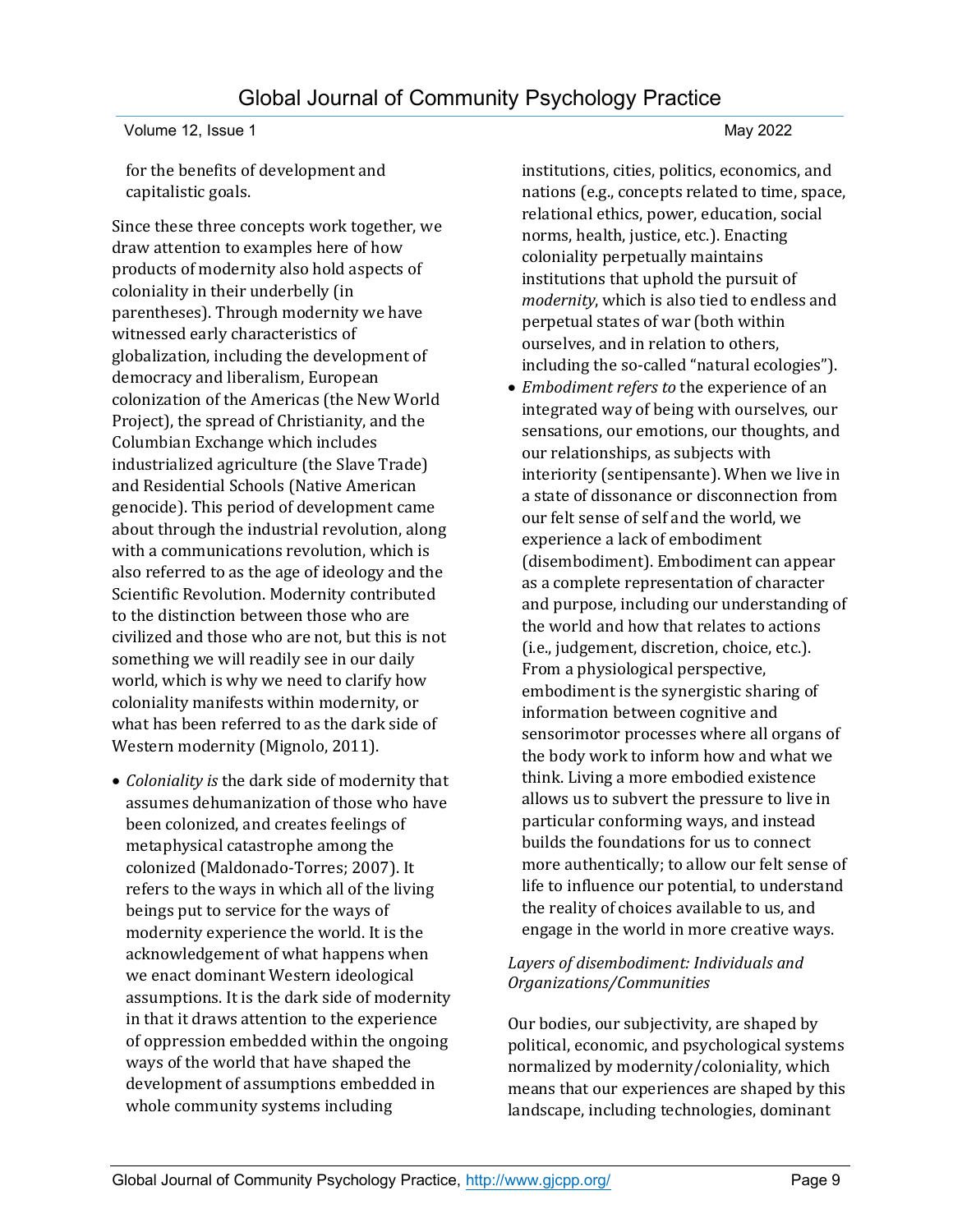## Volume 12, Issue 1 May 2022

narratives, and political economics. All characteristics of our being are, to varying degrees, politicized in every sphere of life, often through a binary lens, including: ability/disability, black/white, male/female, good/bad. All of this influences how we hold and relate to ourselves physically, shapes our emotional landscape, and plays a role in how we experience ourselves individually and in relationship with others.

This world is highly interconnected (a matrix), so it extends (flows) into whole sets of human-designed community systems shaped upon the terms spewing from this dominant narrative and ontology e.g. non-profit/NGOs, government funded programs. This also includes the assumptions embedded within institutions (higher education).

To embody a praxis of decoloniality involves being in a heightened state of awareness and ongoing questioning of our own positionality in terms of the power of choice within varying situations. This feeling has been described as "seeing the world in technicolor", where we see the shininess of the object in front of us (modernity), but we also see all those who suffered for that object to exist (coloniality). From there, we can also see different options depending our assessment of that situation, discerning how we want to be in relationship to such "objects", and the necessary actions to choose from as we can see how all our actions are tied to the **underlying web of control based on social constructions** that maintain the relevance of that object. Ultimately, embodiment of a praxis of decoloniality is understanding our embeddedness within a constant flux of analytic and prospective doing, and centering our awareness on choices of action10.

<sup>10</sup> See a recent interview with Walter Mignolo here: [https://www.e-ir.info/2017/01/21/interview-walter-](https://www.e-ir.info/2017/01/21/interview-walter-mignolopart-2-key-concepts/?fbclid=IwAR0gyRhaOBAkwT2kcEaeqnxREYuftssWYmT_F83JQQQLpwUJdb9RAWLuBcY)

[mignolopart-2-key-](https://www.e-ir.info/2017/01/21/interview-walter-mignolopart-2-key-concepts/?fbclid=IwAR0gyRhaOBAkwT2kcEaeqnxREYuftssWYmT_F83JQQQLpwUJdb9RAWLuBcY)

*Our Unique Positionality Being in the "United States of America"* 

Our positionality within the United States in the year 2022 is of particular importance in our analysis of our situation and the value and significance of embodying decoloniality. The historical, political, and economic location we are situated within as a country within a larger international landscape has much to do with why we believe this understanding of modernity/coloniality is crucial. While many of us that inhabit this land likely relate to some mix of terms such as: "Native American", "indigenous", some version of "ethnic minority", "Afro-descendent", "Black", "immigrant", or "refugee" from this or another land of which we were forcibly displaced, or voluntarily traversed from, our location of this moment is planetarily political. With all the technology, information, and communication tools we have access to now, we have a choice (and we might argue, a responsibility) to act with this awareness.

Problematizing this situation allows us to see what is behind the curtain. If we do not buy into the American narrative of ourselves, how do we affirm ourselves without re-centering our own selves in the United States? How do we reclaim different parts of who we are, and not see ourselves based on a construction of someone else's story about us?

People have become inhabitants of this land for many reasons, and many continue to come here under the narrative that this is the land of "opportunity" and "freedom". There is little consideration paid to the understanding that opportunity in this context, within the lines and federal regulations that have been drawn on this land, required a numbing of our senses to the harms imbedded within such an ideological frame. Those who created this

[concepts/?fbclid=IwAR0gyRhaOBAkwT2kcEaeqnxR](https://www.e-ir.info/2017/01/21/interview-walter-mignolopart-2-key-concepts/?fbclid=IwAR0gyRhaOBAkwT2kcEaeqnxREYuftssWYmT_F83JQQQLpwUJdb9RAWLuBcY) [EYuftssWYmT\\_F83JQQQLpwUJdb9RAWLuBcY](https://www.e-ir.info/2017/01/21/interview-walter-mignolopart-2-key-concepts/?fbclid=IwAR0gyRhaOBAkwT2kcEaeqnxREYuftssWYmT_F83JQQQLpwUJdb9RAWLuBcY)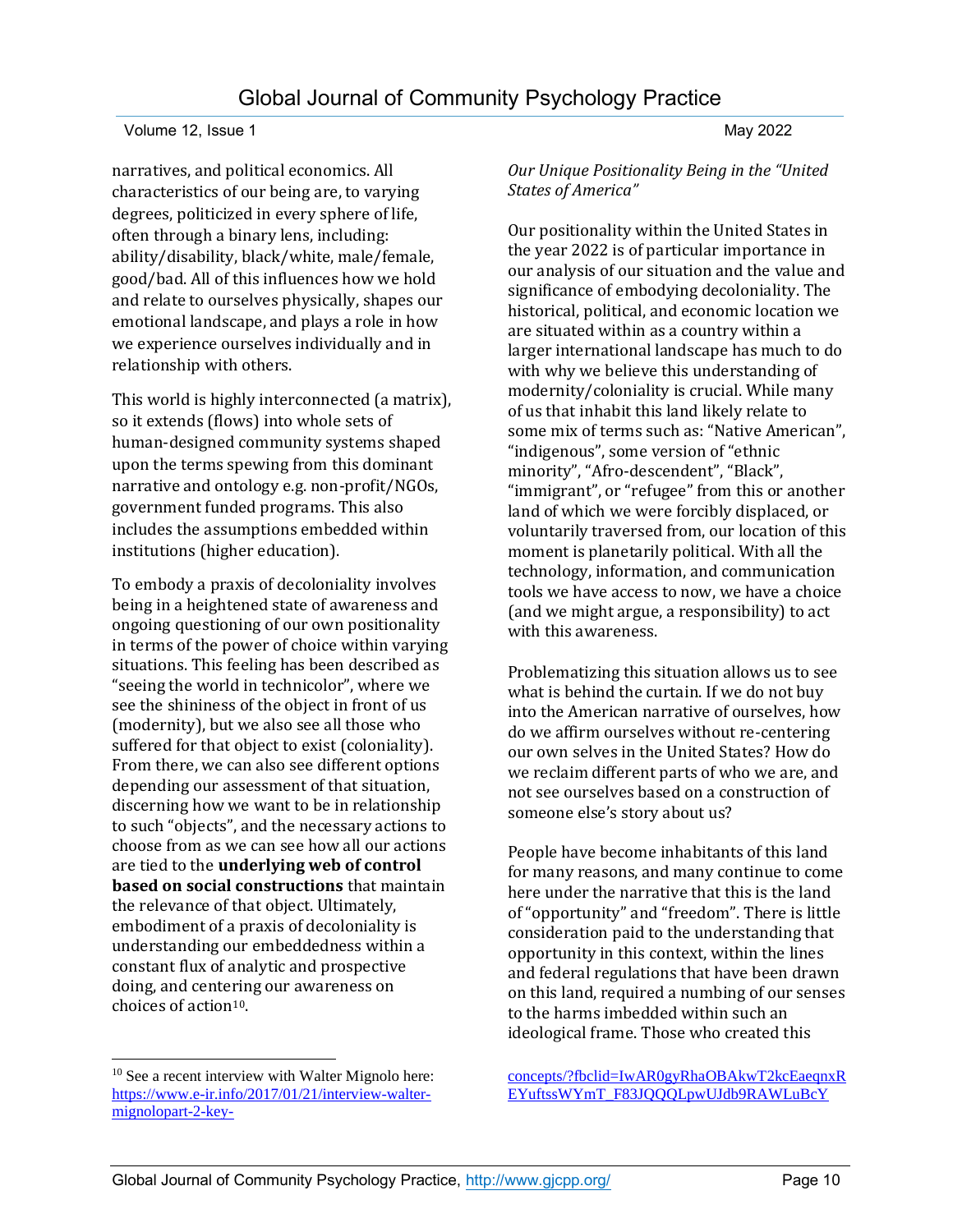narrative created concepts of freedom and opportunity with the intent to extract and exploit natural and human resources, which required global domination and the taking of many of our ancestors for labor; whose hands were put to the dirty, and often bloody, work of an industrial machine (industrial and technological revolutions). These issues we are grappling with here are about American, particularly North American, imperialism grounded in the machine of global capitalism.

The United States has participated in a long history of oppression and harm (e.g., war) through the agenda of globalization using military, economic, and scientific tools. If we do not take this opportunity to be archeologists of ourselves, to excavate our diasporas and unearth the layers of Eurocentered colonial sediment that is the foundation and source of human misery, we will remain tools of the machine.

It has always been our desire to see outside the box, to think, question, and seek solutions from outside the box. To embody praxes of decoloniality is to ideologically and physically delink/unplug from the machine - this is how to get outside the box. While the term "justice" is a liberal idea that is grounded within the box we wish to escape, if we truly do care about justice, in all its forms<sup>11</sup>, then we have a responsibility to understand the ways in which our lifestyles/daily choices maintain the power/domination of the US in larger forces of harm around the world. Let us figure

out how to get rid of the box!

Given the history of the development of the United States being grounded in the history of European colonization, when we use the term modernity, we mean it as *Euromodernity* to specify our knowing that modernity exists around the globe in many different forms depending on the histories of colonization that developed these ideologies on different continents (Mignolo, 2007; 2021; Lowe, 2015). We believe it is important to learn further how modernity/coloniality manifested and maintains its grip at many points and histories around the planet (Royal Institute of Philosophy, 2022).

A. Epistemic Oppression, the CMP, and Disembodiment

The web of interweaving forces, structures, constructions, narratives, and ways of knowing and being has been called the Colonial Matrix of Power (CMP) (Quijano, 2000). We have experienced and visualized it as the Octopus (Octo).<sup>12</sup> The CMP/Octo is embedded as the framework, the power lines that hold the reality of Modernity/Coloniality together. It affects us as much as it affects the world. As such, the matrix is embedded in our human psychology. In other words, the constructions embedded within the CMP have established known and dominant realities that have influenced our sense of self and our relationships with the world (inter-

resonated at a deeper level. There was a collective sense that we had named "something." It was "just a feeling." However, it turned out that this feeling led us towards what has become a central image of a 3-4 year project, and an image that has been used by others beyond our Village to explain similar phenomena. You will find an image of this conceptual octopus as it manifested on a whiteboard in Part 3 of this paper. (See[: https://coco-net.org/white](https://coco-net.org/white-supremacy-culture-in-organizations/)[supremacy-culture-in-organizations/](https://coco-net.org/white-supremacy-culture-in-organizations/)

<sup>&</sup>lt;sup>11</sup> This includes: racial justice, environmental justice, disability justice, epistemological justice, sociolinguistic justice…etc.

 $12$  At a mtg. in May, 2018, there was a discussion about oppression, trauma, and what it feels like. There was a sense that it was bigger than just what was in front of one, that it had multiple arms - that it sometimes hit one from not just the front, but from the sides and the back, where one couldn't see it. Someone said "it feels like an octopus!" Then, someone went up to the board and drew an Octopus. When we saw the picture, everyone went "oh yes!" It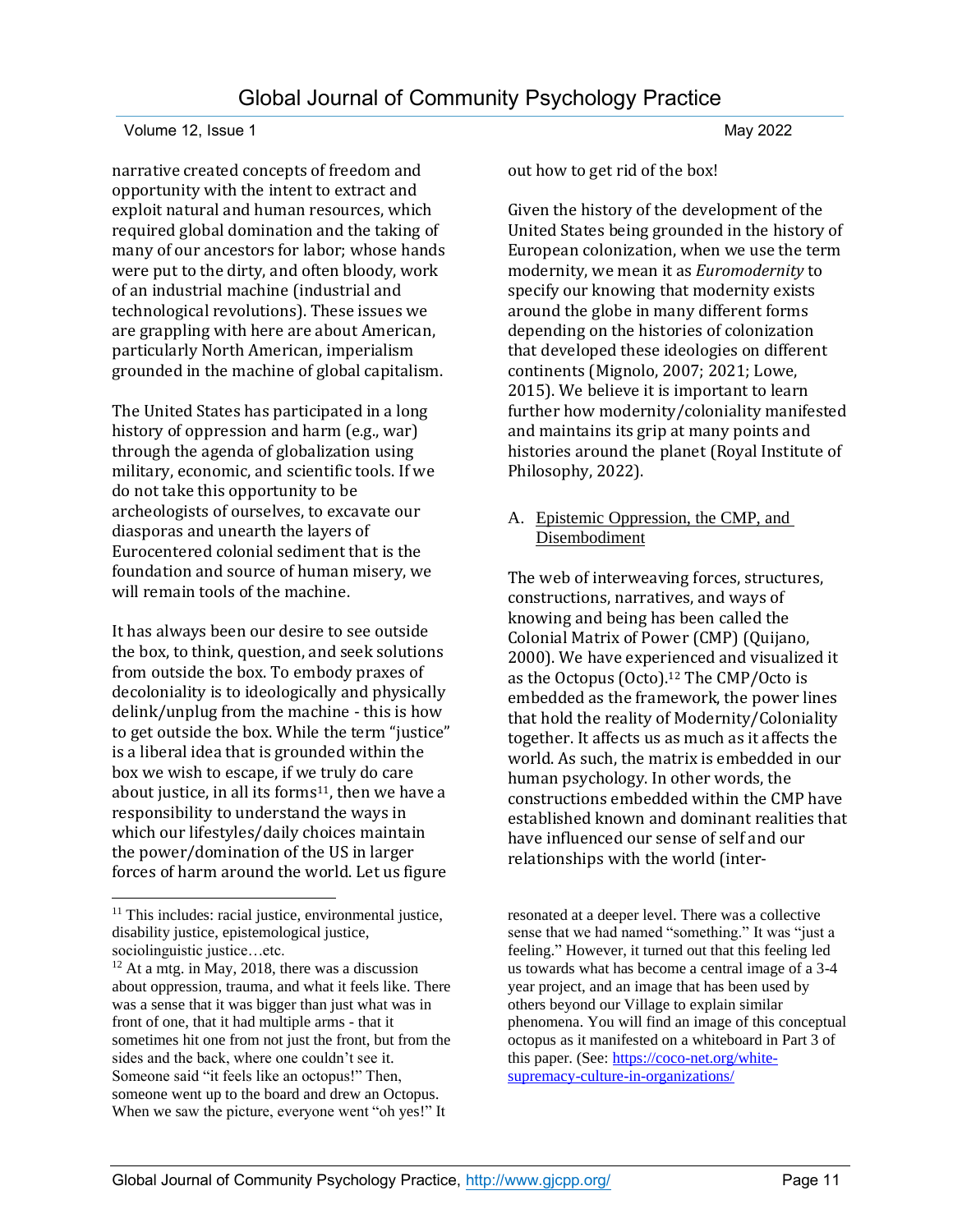Volume 12, Issue 1 May 2022

subjectivities). For some, there is an unravelling of wholeness that follows us throughout our lives. The consequences are that the CMP/Octo is embedded in the fabric of the world and within us simultaneously.



### *Understanding the Flows of the CMP/Octo*

The CMP/Octo is a stealth-like system of control. A planetary intervention that originated approximately 500 years ago via processes of Eurocentered colonialism, or European political, social, and cultural domination. There is much written about the CMP (Mignolo, 2007; Mignolo & Walsh, 2018; Mignolo, 2021; Quijano, 2000, 2007), so we will not cover this framework in all the details through which many authors have attempted to unpack how it works. However, a summary will be attempted, connecting its relevance to psychology.

The CMP/Octo intervention is a global economic business model of capitalism that intentionally dismantled the existing ways of life and social organization of Mother Earth— "the aim of these tools and institutions [are] to contain and administer all of life itself" (Escobar, 2020, p. 49). The dynamics associated with this continues to do so today and manifest as hegemonic common sense

rhetoric, logics, and a system of management manifesting as patriarchy, sexism, heterosexism, racism, ableism, and religious superiority. These *isms* (among others) are engrained in the fabric of our social norms and institutional practices, all articulated by the CMP/Octo.

The CMP/Octo manifests as a set of assumptions that clarify the epistemological and ontological reality of the Euromodern worldview based on specific domains of management. The four main domains of control include: control of economy (type of economy), control of authority (legal authority/governance), control of gender/sexuality (human/humanity), and control of subjectivity (knowledge/understanding). However, these are not discrete categories of control. They compose a matrix (or Patrix<sup>13</sup>): streams of assumptions that weave through our conception of reality through flows of discourses tied to enunciations (Mignolo, 2021). These intermingling discourses perpetuate the social constructions that shape our understanding of reality, epistemic oppression, and disembodiment**.**

There are four main assumptions of the rhetoric and logic. First, humans are superior on Earth, indicating that the natural world of the planet exists on a separate plane of existence with a different and separate ontology that is less than the value of humans (i.e., anthropocentrism). Second, "human," or Man (Sylvia Wynter's (2015) concepts of Man1 and Man2 are essential here), is central in all domains, providing this concept of human with top authority. Third, "humanity" is based on a hierarchy where people of light/white skin color are human, and everyone else is non-human, which has also been based on religious hierarchies where Christians were humans and non-Christians

Dance with Mountains" course: "We live in the Patrix disguised as a matrix holding up misogyny sneakily."

<sup>13</sup> Another term used to reference the CMP/Octo. To quote my sister, Anasuya Isaacs, from our "We Will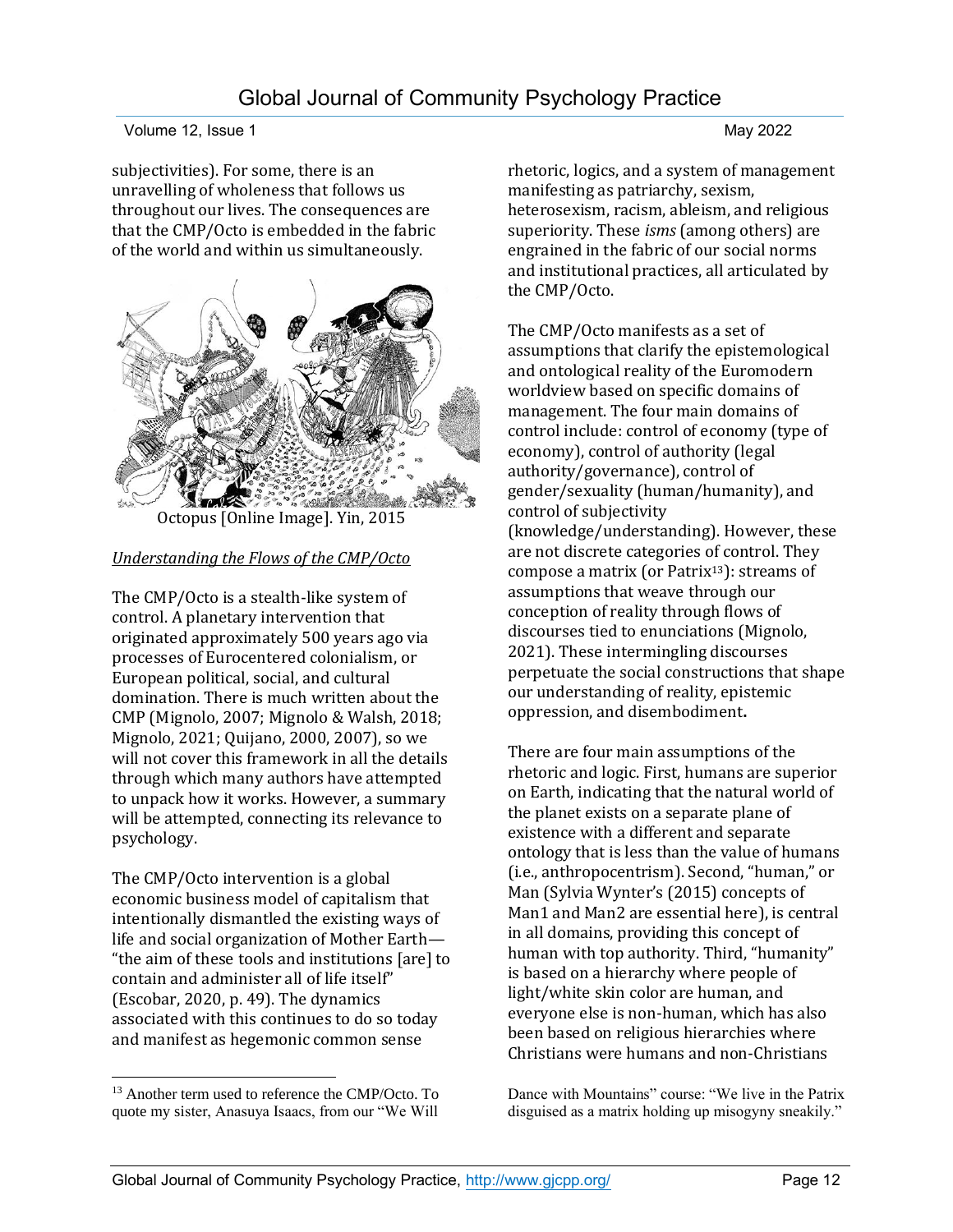#### Volume 12, Issue 1 May 2022

were non-human. Though this is an oversimplification, it demonstrates the key concepts. Within this third assumption is the fourth, based on the binary subjective groupings of men and women, which is another hierarchical relationship of patriarchy, where men hold the power and women are excluded from it.

While there are exceptions in some places/spaces, some version of all of these assumptions are embedded within our dominant onto-epistemological reality, our social, political and governing systems. Essentially, being a system of control, where the outputs are predictable, the nature of the CMP/Octo is hierarchy upon hierarchy upon hierarchy… To get at how the varied social problems we are working to address are all connected to the CMP/Octo rather than as separate unrelated issues, we need to address the politics of ontological construction. In other words, how our concept of natural reality has been constructed and how the CMP/Octo plays out in daily life.

### *CP and the Flows of the CMP/Octo Across Settings and Time*

The h\*story of the United States indicates that we inherited certain worldviews started/created by English imperialism. Through the process of European colonization over-time grew the business model of the CMP/Octo. It is important to remember whose hands have shaped our current reality. The social constructions that dominate the structure of our current world came from the ideologies of a particular way of knowing and being in/with the world.

We can imagine how the assumptions of the CMP/Octo flow through to the varied regions through the minds, hands, and decisionmakers of the New World Order. Seymour Sarason, a community psychologist, quoted the need to critically analyze existing social,



economic, technological, and organizational life. He articulated the importance of knowing the etiology through which settings are created in his book on *"The Creation of Settings"* (1972). He talked explicitly about how important it is to consider the historical developmental context through which social organization is accomplished and the importance of this for the creation of new settings. He discussed the importance of understanding the basic assumptions which govern thinking, and he critiqued ideas of "progress" marked by concepts of quantity and the passing of time. He states: "The Enlightenment is drawing to a dark close" (p. 5).

Sarason (1972) pointed out how history helps us to focus on the *character of the thinking that created the system* (not just the content of that system): "unless the compass that guides us has history built into it we will go in circles, feel lost, and conclude that the more things change the more they remain the same." (p. 22). While the CMP/Octo is a psychological, sociological, and theoretical tool in understanding underlying ideologies embedded within our current moment, it should be noted that there is a long history prior to Euromodernity/coloniality. That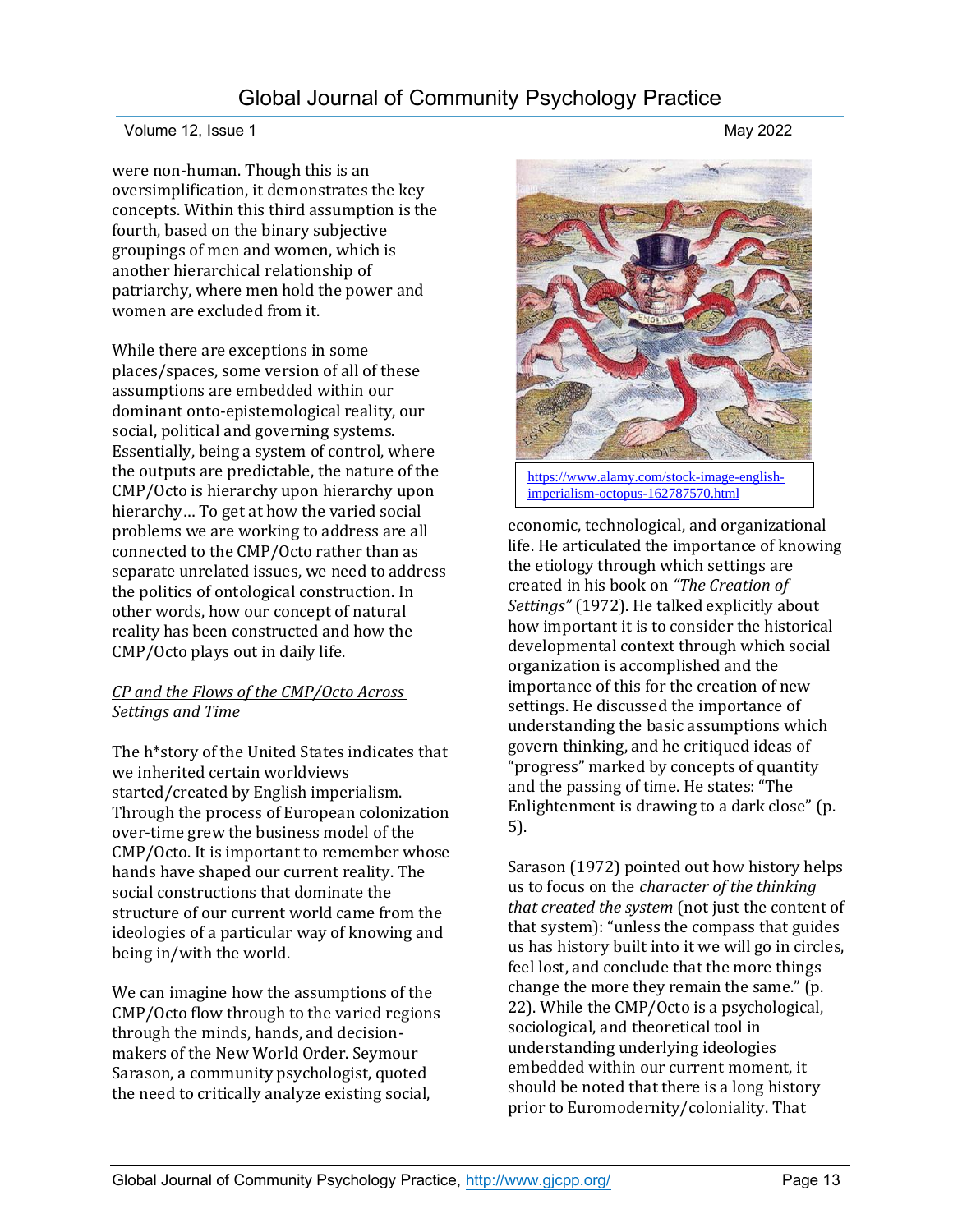history should also be accounted for if we are to understand the longer historical context out of which such a large system of control emerged (but is beyond the scope of this article).

We believe the flows/assumptions/narratives of the CMP/Octo shaping our ways of understanding reality (epistemic oppression) is a critical factor preventing our world from changing. If we consider that the assumptions of the CMP/Octo have been embedded in the worldviews, mindsets, and logics of the decision-makers since the inception of the United States as a nation-state, we should assume that all of our state institutions, affiliated non-profit, for-profit, and hybrid organizations, as well as dominant family/social-cultural systems, are also built with these onto-epistemological assumptions. This is akin to what has been articulated within the book "The Revolution will not be Funded: Beyond the Non-profit Industrial Complex" (INCITE!, 2007) and in Kivel (2016) referencing *The Economic Pyramid* [\(https://sfonline.barnard.edu/navigating](https://sfonline.barnard.edu/navigating-neoliberalism-in-the-academy-nonprofits-and-beyond/paul-kivel-social-service-or-social-change/0/)[neoliberalism-in-the-academy-nonprofits](https://sfonline.barnard.edu/navigating-neoliberalism-in-the-academy-nonprofits-and-beyond/paul-kivel-social-service-or-social-change/0/)[and-beyond/paul-kivel-social-service-or](https://sfonline.barnard.edu/navigating-neoliberalism-in-the-academy-nonprofits-and-beyond/paul-kivel-social-service-or-social-change/0/)[social-change/0/\)](https://sfonline.barnard.edu/navigating-neoliberalism-in-the-academy-nonprofits-and-beyond/paul-kivel-social-service-or-social-change/0/).

The flows of the CMP/Octo have an invisible power embedded in language and discourse, and flow lie water through our institutional and organizational structures. One community psychologist that has written about the stability of organizational settings and their influence on human behavior is Barker (1968) on *Behavior Settings*. Through empirical research conducted during that time, he found there are a handful of organizational types that demonstrate certain behavioral patterns. He also found that, no matter who you placed into the roles within these settings, you would see similar types of behaviors. This research is consistent with more current literature on the stability of organizational culture (Cameron & Quinn, 2011). Given that the CMP/Octo is

based on assumptions of control of and discrimination against certain social groups, and is embedded within organizational culture and structures that align with the CMP/Octo (i.e., policy, practices, social norms), we need a deeper analysis of how organizations participate in ongoing epistemic oppression, possibly as this overlaps with the work of another community psychologist, Rudolph Moos, assessing social context and climate (Holahan, 2002).

Federal and state institutions are responsible for a number of decisions made on behalf of large populations regarding health, education, and property. Significantly, these structures are shaped by disciplinary scholarship which adheres to certain philosophies of science. In some cases, these organizations are mandated to comply with policies they must only use "evidence-based research/practices." This is problematic when the sciences on which those criteria were based on themselves use underlying principles and methodologies that marginalize certain onto-epistemological frames and treat people as objects (see Jimenez et al., in press; see also the *science* of eugenics in Yakushko, this special issue).

Ultimately, we need an embodied understanding of how our dominant



understanding of reality and actions are tied, like puppets, to perpetuating the interests of the CMP/Octo. The institutions and organizations we work within are all part of this system of control. The ways they are funded by, and ruled/policed by,

in many ways, need deep scrutiny. It is not accidental that they lack a breathing and feeling (beating) heart. To embody praxes of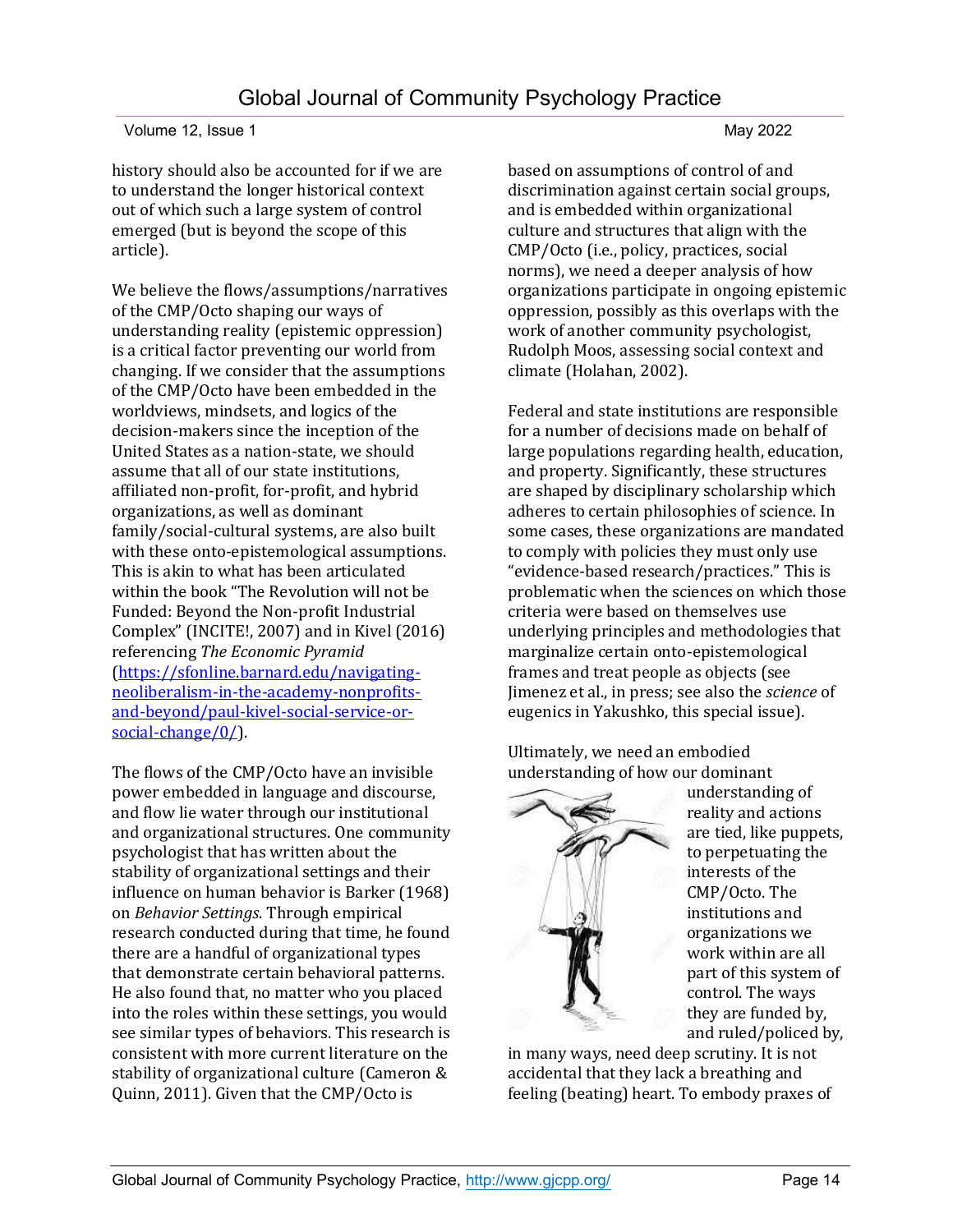decoloniality within roles we hold is to be in constant critical analysis of these behavior settings, the narratives they perpetuate, and to act in ways that continue to dismantle harmful norms, or create completely new worlds.

Without a deeper understanding of how our thinking and behaviors are influenced by the CMP/Octo, we will continue to be the puppets of the CMP/Octo and likely fall back into old norms.

Our bodies will know and will tell us when something is not right. Transforming ourselves from being the puppet to cutting the strings, requires being attuned to new ways of knowing and being and seeing more clearly the assumptions that keep us in the experience of modernity/coloniality. Creating alternative settings (spaces) where we can learn this new way of knowing/ being, and practice exercising our voice and sense of empowerment to dismantle the norms, policies, and practices inherent in the design of settings built within the model of the CMP/Octo, are an important piece of this work (see Part 3 of this paper for more on space).

### *Education and Control of Subjectivities (Knowledge/Understanding)*

Through "educational" institutions and systems (public schools, higher education institutions) the CMP/Octo reproduces its narratives through creating and re-creating subjectivities, funneling multiple generations of youth and adults through ongoing epistemic colonization14. Communities of

color whose diasporas have originated within different worldviews and colonial histories live in the borders between this dominant socially constructed reality and alternative ones within which they grew up in at home, sometimes indicative by speaking more than one language (Rodriguez, 1982)15.

The assumptions of the CMP/Octo above have been used as the foundation for justifying use of human and natural resources through academic study of the world through various disciplines such as community development, anthropology, and psychology for the development of the global economy. The natural and social sciences have been the primary industrial engine (the academy or canon) that controlled the ways we know the world via the development of concepts/constructs, and communication channels, including how we know social and natural life systems. The tools of "science" (in all of its set criteria) have constructed our world, and are perpetuated through text books, research methods, peer-review systems, academic mentoring, and reward systems.

Given the origins of the university as grounded in North and Central Europe and founded within religious belief systems of those regions, the assumptions of the sciences for understanding the world as objects has also been used to understand people as objects. This way of thinking and being allows for blatant exploitation of the natural elements of Mother Earth for purposes of the production of market goods and whole populations of people of color, specifically, to

<sup>&</sup>lt;sup>14</sup> The cultural injustice that occurs when the concepts and categories by which people understand themselves and their world are replaced or adversely affected by the concepts and categories of the colonizer.

<sup>&</sup>lt;sup>15</sup> This autobiography by Mexican-American writer, Richard Rodriguez, called "Hunger of Memory: The Education of Richard Rodriguez" tells his story of

cultural loss through language and education. He tells us: Once upon a time, I was a 'socially disadvantaged' child. An enchantedly happy child. Mine was a childhood of intense family closeness. And extreme public alienation. Thirty years later I write this book as a middle-class American man. Assimilated… It is education that has altered my life."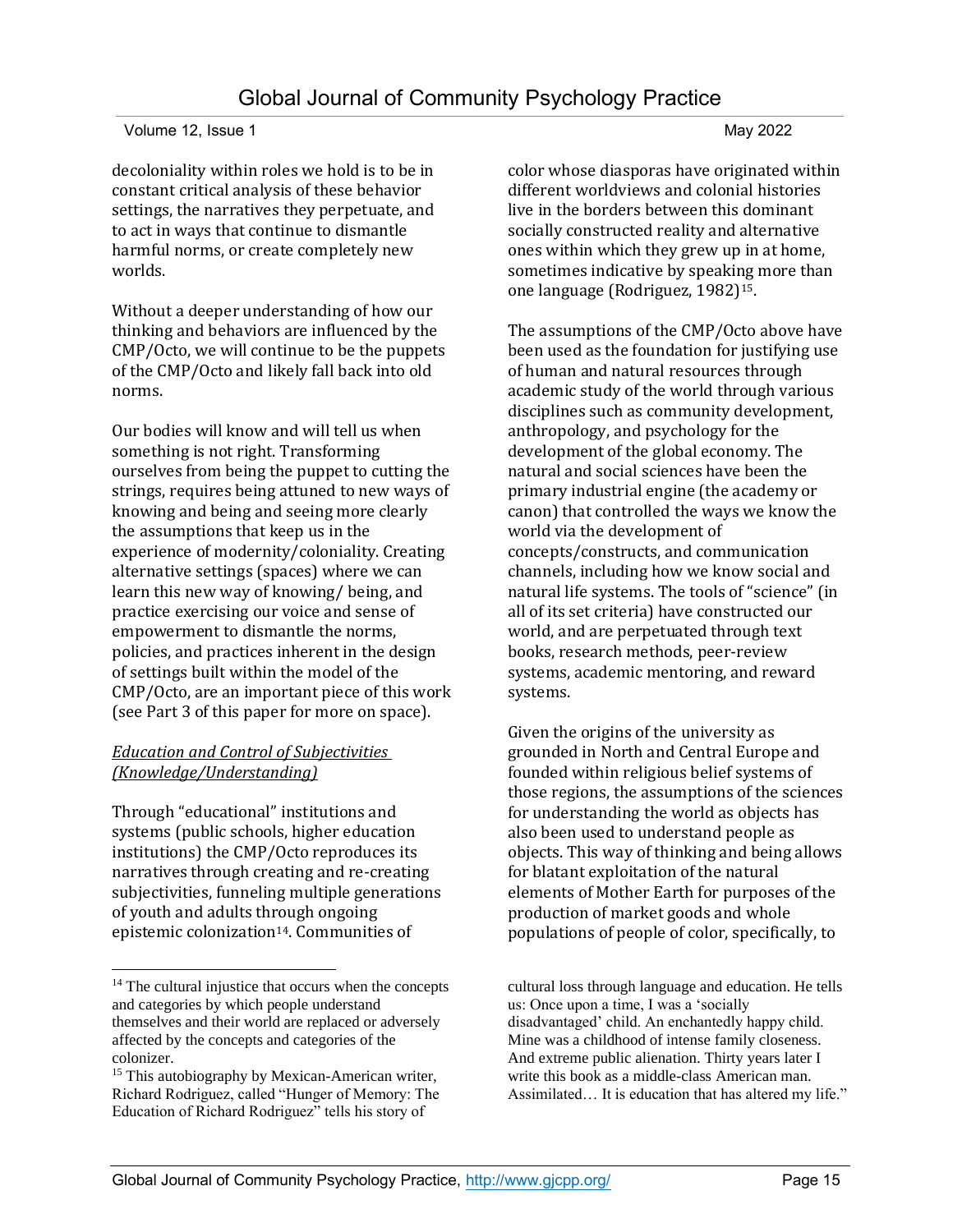#### Volume 12, Issue 1 May 2022

be used as the free labor behind the engine of the global economy. All these social constructions are important to serve the power and control of economy/capitalism. Therefore, we need to question/problematize the value of our systems of education and inquiry.

*"The assumption that knowledge is based on a subject/object relation suddenly made the rest of the world an extended object of European knowledge. This was devastating for the dignity and humanness of people in the rest of the planet."* (Mignolo & Walsh, 2018, p. 200).

#### *This article is intended as an intervention to stop the ongoing harm of the CMP/Octo.*

Embodying decoloniality allows us to understand more deeply how grappling with and escaping the CMP/Octo is a necessary and at the same time an existential moment-tomoment and situational awareness. Through this increasing awareness of our ways of being in the world, we can see how the ways of modernity/coloniality are literally dripping from the walls and from inside our minds, shaping our subjectivities, roles, and *commonsense* ways of being.

This is a critique of psychology, community psychology in particular, in its current state. From an embodied perspective, our current paradigm of what constitutes "science" and "practice" is unable to help us understand the root of our problems. We are saying that our analysis of behavioral settings, community systems dynamics, political activism, program evaluation, and policy are incomplete and significantly misguided, at the very least. We need to re-examine the underlying ideologies that influence the shape, function, and power of institutions, organizations, and all behavioral settings designed within the

framework of the dominant cultural paradigm of the CMP/Octo.

We need to change the sets of assumptions that make up our ontological and epistemological reality.

Community psychological work without this level of awareness contributes to ongoing praxes of disembodiment for people/beings at all levels of hierarchy. We must question what we are a part of, how our own disembodiment within daily settings and systems are manifesting these concepts at larger levels. Once we understand what to delink from, and our own power to do so, this is where we become radical. Embodiment is the next step.

…Grant us help then. Help us to be more of the Earth each day! Help us to be more the sacred foam more the swish of the wave!

> *From "This is Where We Live", Pablo Neruda<sup>16</sup>*

B. Embodiment as Praxes of Decoloniality

Engaging in embodied praxes of decoloniality is often a process of multi-dimensional shapeshifting. It emphasizes the interdependent individual and collective-level self-reflexivity needed to experience schematic tectonic shifts in how we perceive and connect with reality. It is a praxis of ontological-epistemological transformation toward a vision of a different world, which entails both letting go of one reality (set of horizons) and grabbing on to or creating another (See more information on the concept of the pluriverse in Escobar, 2020.) It is a form of remaking ourselves as "human" (Wynter, 2015). It is a process of learning to live differently within our bodies and with the world, reversing what has

<https://www.poetryfoundation.org/poets/pablo-neruda>

<sup>&</sup>lt;sup>16</sup> For more information on the Chilean poet, Pablo Neruda: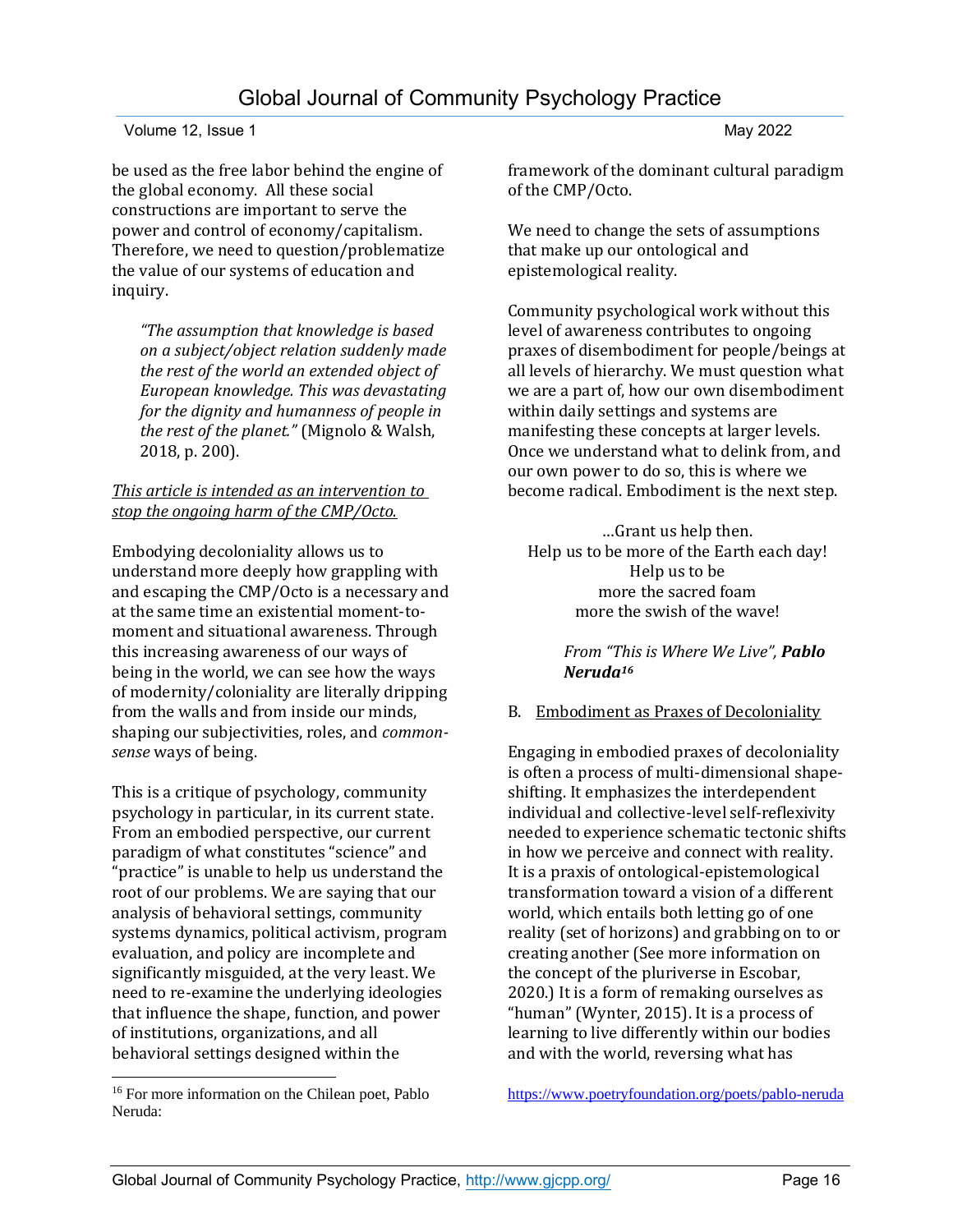#### Volume 12, Issue 1 May 2022

occurred over multiple generations and what is currently embedded in our social, political, and economic institutions.

Some of us who have experienced this kind of shape-shifting have referred to this experience as *mini-earthquakes*. Much like earthquakes, where plate tectonic activity is the hallmark of a planet undergoing changes at Earth's core to adjust the elements of the global environment to make it more habitable, the tectonic activity we experience is the indication we are working on the deeper core of our being to make our environment more habitable as well. We believe this is the type of deep core shifts that occur within what is referred to as *third-order change* (Bartunek & Moch, 1987)*.*

The analogy of an earthquake has been used to refer to deeper cultural change from cognitive and organizational sciences literature as well. Bartunek and Moch (1987) distinguish between first-order, second-order, and third-order change as they relate to organizational development. They refer to the importance of the concept of "schemata" in addressing how people gain deeper understanding of themselves and their organizational frames. *Third-order change* is "…to be aware of [our] present schemata and thereby more able to change these schemata as [we] see fit." (p. 486). It refers to the development of the capacity for human systems to change our schemata as events require. Schemata have the potential to constrain or guide change, indicating that schematic awareness is important in realizing the underlying frameworks that shape the way we make sense of the world:

"cognitions, interpretations, or ways of understanding events are guided by organizing frameworks—or schemata . . . the portion of the perceptual cycle which is internal to the perceiver, modifiable by

experience, and somehow specific to what is being perceived to alternative world views . . . *we view schemata analogically as templates that, when pressed against experience, give it form and meaning*. . ." (Bartunek & Moch, 1987; p. 484)



Unknown Author [Online Image] (2022)

Integrating embodiment and decoloniality together into a new schemata required to attend to the events we grapple with today has the potential to create deep level shifts in our worldview/senses. This frame integrates our cognitive schemas about reality (the CMP/Octo, modernity/coloniality) with deeper awareness of the emotional terrains experienced through sensations of our bodies, which widens what data is relevant to understanding the world. Integrating this data and interpreting these plates can manifest in tectonic shifts where the earth of our being shudders violently within us, causing damage to previous perceptions of the world and our place in it. Through this process we experience many emotions and realizations, including realizations about self, increasing awareness of the consequences of the way our current reality works, and our relationship to this.

To enact a decolonial and embodied way of being demands an increasingly deep understanding of how modernity/coloniality is embedded in our ideological lens, how it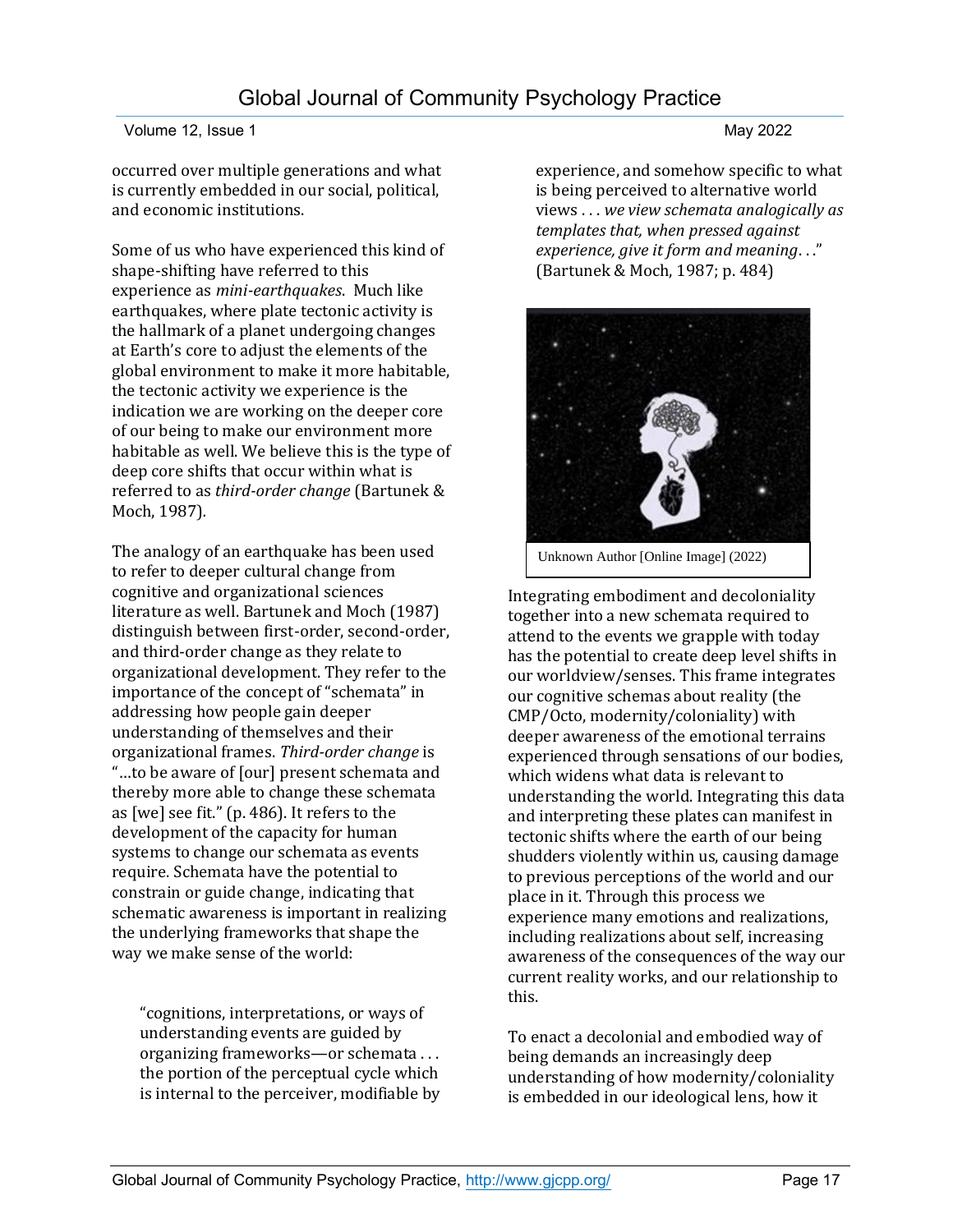manifests within ourselves, collectively, together, with the world around us. It requires simultaneous engagements on multiple levels. This praxis presupposes understanding that we are submerged in modernity/coloniality under the guise of living out increasingly *modern* ways that produce devastating and irreparable harm to natural environments, other living beings, and ourselves (Mignolo & Walsh, 2018). Inevitably, this experiential process can bring feelings of loss and grief and is all part of the kind of internal composting we need to do to collectively reorient, and recreate our shared reality (i.e., compostactivism) (Akomolafe, 2016).

The embodiment of praxes of decoloniality encourages a larger framework in which our interpretations require deeper awareness and analysis of our experiences. *Embodied awareness means that my body matters*; the feelings and emotions I experience are part of my interpretations. This involves a multilayered process of delicately exploring current and h\*storical trauma; mapping the complexes and symptoms that have arisen, and are continuing to arise from it, while seeing how these underlying ideologies have manifested across our shared reality. One major mythical tectonic plate to grapple with is the assumption of individualism. The bodies of others matter too. We are all connected. All of us are impacted—none of us are safe—we all create and recreate harm within this shared reality.

We embody praxes of decoloniality when our being has internalized a deep cellular-level awareness of the three interrelated concepts associated with decoloniality (i.e., the conceptual triad) and the feelings associated with participating in this reality. This awareness places us within cycles of reflection-action-resistance-delinkingcreation—an integrated way of being where we understand the origins of the words that make the world, understand their impact, and

become the active creator of new worlds/words. Gaining such awareness requires a reorientation of understanding grounded in bodily systems and the body's interaction with the environment (Soylu, 2014), and this is what the authors in this special issue are doing in their narratives (See articles in this special issue by Samuel, West, Somerville, Palmer, Dieudonné).

Decoloniality needs to be felt in our body, so we can be in touch with the very personal ways in which modernity/coloniality manifest within ourselves and in relation to us. Feeling the realization of our participation in the production and reproduction of harm, whether to ourselves, to each other, or beyond humans, and connecting to that felt sense of responsibility is the key. There may be pain to be felt that has been numbed for some time, there may be healing to do around wounds that continue to be open, and there may be actions to take to ensure we speak up or step back, depending on our positionality to some event. This can be considered deep, honest work with ourselves through a personal narrative approach, or *testimonios* (de Jager et al., 2016).

There are many ways we can go about these explorations, but one way to explore this is through body mapping, a strategy most commonly used in medical settings working to document and assess where physical harm is experienced within the body. In this case,

however, harms can be physical, emotional, linguistic, spiritual, or any kind of experience where we may have numbed ourselves to

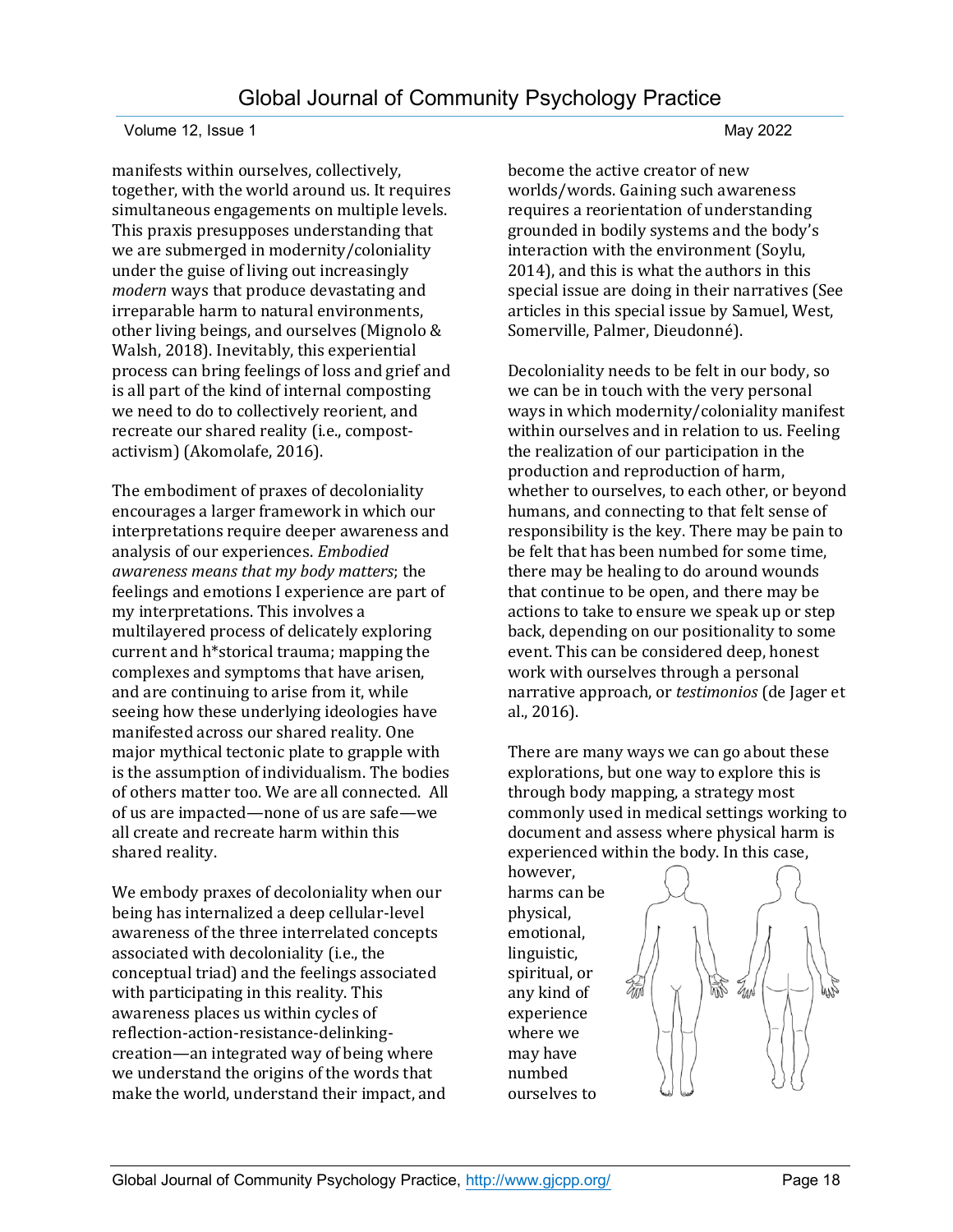the challenges of our existence and associated pains. In terms of health and health disparities, this undue and often unacknowledged package of harms associated with those of us experiencing varying depths of discrimination and exploitation, can tell us much about how to better our health through this telling of coloniality and ways modernity continues to oppress.

Questions to ask of our bodies might include:

- *How does modernity/coloniality manifest in my day-to-day life?*
- *How does modernity/coloniality make me feel? Where does it hurt?*
- *How has modernity/coloniality influenced ways of being in my body?*
- *How has it influenced my relationships with others, and the world around me?*

We must constantly ask ourselves: how do we hold and participate in the production of ongoing harm, to other life forms and ourselves? Deep embodied awareness of these concepts resensitizes us to the subtleties of harm, the harms that have been normalized, that we participate in without realizing it.

This harm in which we participate in extends beyond our personal physical bodies, however, to include our intimate interconnectedness with each other in and across organizational settings, and integral natural ecologies all around us. Let us become more aware of this! For example, when we walk through a forest, we are walking with whole ecosystems of biodiversity, including tree roots, mycelium, mosses, plants, insects, etc., that all communicate and function together. When we have an awareness of such systems, and appreciate our own interdependence with them, the embodiment of this awareness encourages us to walk a little lighter and maybe also work to communicate with more nuance within this setting. This level of awareness of harm on an

individual person-to-person level could make us even more aware of the harms we engage in when we speak (e.g., use of certain terms), the assumptions we make about how people perceive time, and how we respond to others (e.g., reacting with defensiveness instead of openness or curiosity).

We need to engage not just the content but the means, mechanisms, and epistemologies of oppression—not to relive our trauma but to understand the structures and systems that perpetrated them in a way that will enable us to change those systems and their roots. Changing not just the subject but the terms of the conversation requires letting go of the narratives, the constructions, and the epistemologies of modernity/coloniality. It requires knowing and learning what to let go of and what to grab on to.

## **Part Three: Space, Story-making, and the Village**

## *A. Reclaiming Different Ways of Being*

Non-modernity is a necessary concept and the starting point for reclaiming different ways of being.

*How to access and navigate/sustain the experience of this "duality of existence"? Meaning, how do we live in two worlds at the same time?* 

The power of language is of critical importance to acknowledge. English betrays the Indigenous subject (Simpson, 2021) and others as well. Non-European knowledges and languages have been excluded and erased but nevertheless have survived.

"The bullet was the means of the physical subjugation. Language was the means of the spiritual subjugation," Ngugi wrote. It also examined the close relationship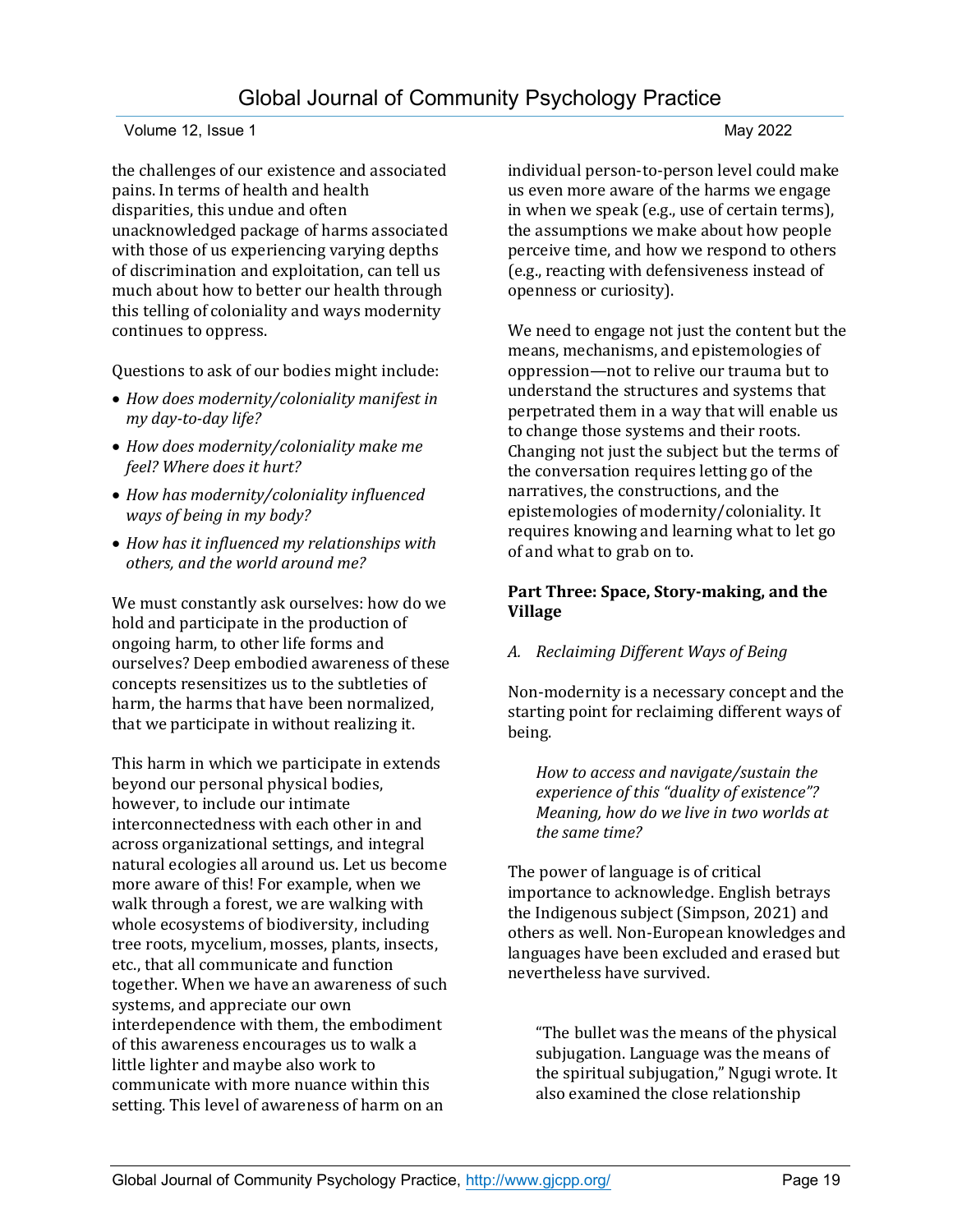between language and culture. For him "language carries, and culture carries, particularly through orature and literature, the entire body of values by which we come to perceive ourselves and our place in our world." (Wa Ngugi, 2018, para. 2)

The genocide and catastrophe perpetuated by the CMP/Octo makes epistemic hegemony visible and sets the narratives and practices of "border" epistemologies as forms of resistance and re-existence. "*To end coloniality is to end the fictions of modernity"*  (M. R. Trouilliot, as cited in Mignolo & Walsh, 2018, p.109) "Thinking without modernity, delinking from its fictions, is [a] major decolonial challenge. Decolonial knowledge production and critique are part of an entirely different paradigm of being, acting, and knowing in the [colonial] world" (Maldonado-Torres, 2016, p. 7).

Modernity and all of its fictions and premises are the faces of the CMP/Octo.

You cannot decolonize knowledge if you do not question the very foundations of Western epistemology and ontology, (i.e., Kupe vs. Cook).<sup>17</sup> As long as questions ("scientific" inquiry) remain within the rules and horizons of the existing naming game, the world of the CMP/Octo (Modernity), the dominant ideologies currently shaping the worlds of the APA and SCRA, the control of knowledge itself is never called into question.

First people's and Indigenous knowledge have been defined as a "multidimensional body of lived experiences that informs and sustains people who make their homes in a local area

and always takes into account the current socio-political colonial power dimensions of the Western world" (Grayshield, 2010, p. 6). Many Indigenous/tribal cultures related "harmoniously to their environment, experienced colonization, and provided an alternative perspective on human experience that differed from Western empirical science" (Denzin et al., 2008, as cited in Grayshield, 2010).

(Re)learning Indigenous stories, myths, ways of seeing and knowing, can be one framework to understand the ways coloniality has broken, paralyzed, and disconnected us from our bodies and the natural world. For many of us that have familial lineage tying us to Indigenous ancestry or cultural worldviews/practices that have been buried or forgotten over time, we may lean in to reconstruct them, ourselves, in a process of revisioning and remaking a relational (disalienated) and embodied self and community. However, we know that connecting with Indigenous knowledge systems is one of many ways we can learn to embody praxes of decoloniality. We each need to find our own way. As Gloria Anzaldúa (2015) explained: "I need a different mode of telling stories, one that can simultaneously hold the different models of what I think reality is. I need a different way of organizing reality." (p. 43).

Embodying decoloniality consists of unlearning normalized reality, of seeing through reality's roles and descriptions,

<sup>&</sup>lt;sup>17</sup> Maori communities and Indigenous scholars in New Zealand have framed it this way. Kupe is a Maori ancestor who knew the world through his own traditions and ways of knowing (epistemologies). James Cook, the English colonizer, knew the world through the European "sciences." These two

epistemological systems lead to two very different ways of being. The assertion of hegemony of one over the other was and is part of the project of coloniality. The reclamation and practice of their non-European epistemology is part of their vision for the present and the future.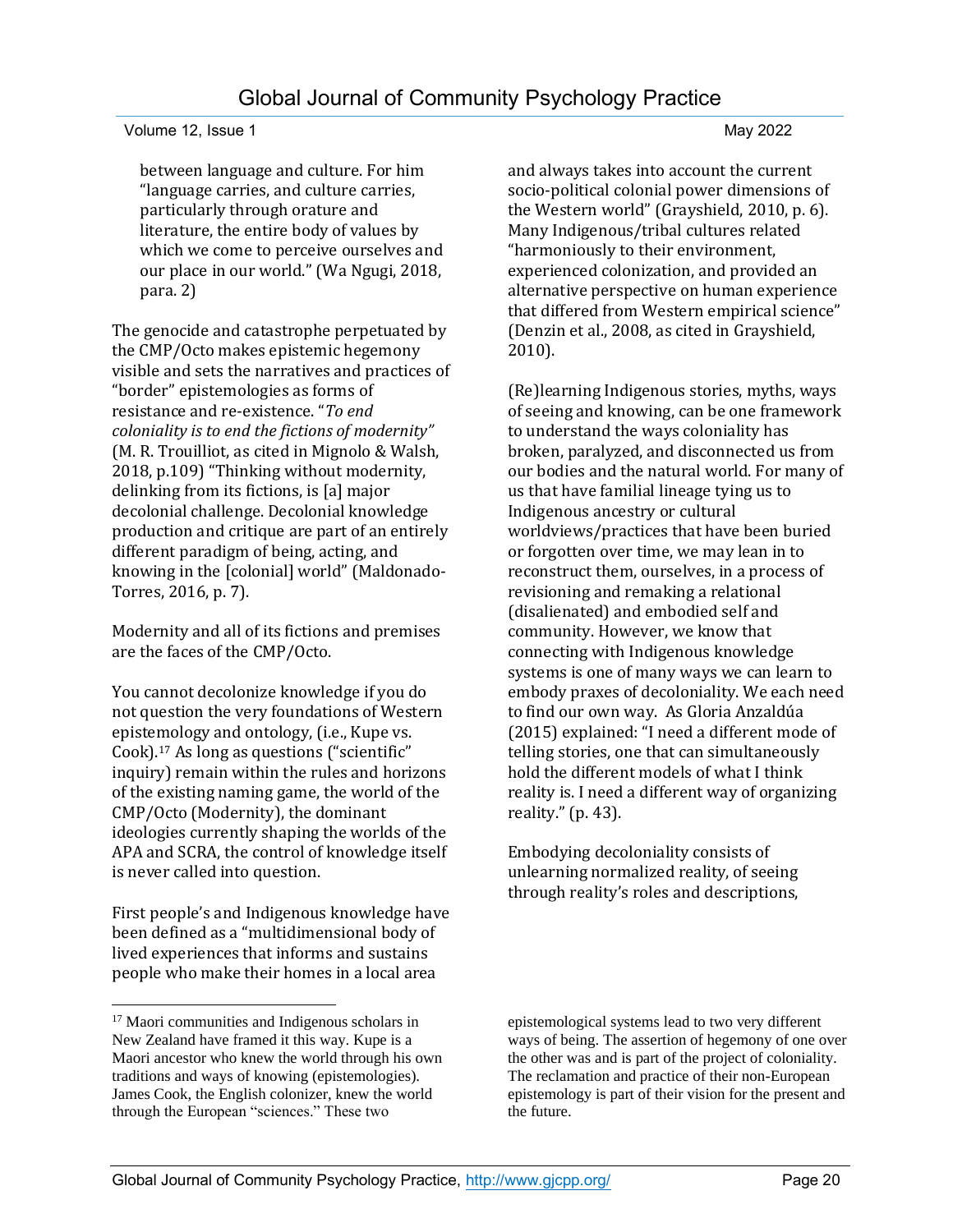contesting and disrupting narratives and constructions, by acts of non-doing and nonbeing (Anzaldúa, 2015). Dissonance, depression, dispossession, expressions and manifestations of resistance and re-existence are forms of unconscious separation, of letting go. These manifestations need to be reframed, "externalized." Where does this exist in social/political/economic spheres? When we feel disoriented or depressed, we need to understand this, not necessarily as a harm to push away or to numb (avoid) through medication or other means, but as possibly evidence of an unconscious desire to delink and a desire to connect to another self. Within the context of coloniality, other epistemologies take on greater meaning, particularly in regard to experiences of the body and psyche/spirit, because these could be aspects of ourselves that are silenced within the frame of coloniality. This allows for the creation-emergence of a new reality based on different premises and values.

In these new spaces, the Who-We-Are experiences disintegration and reconstruction. It allows the creation of different narratives based on the identification of shared or parallel experiences while honoring the particularities of each individual's or community's lived story. It facilitates the exploration of the ramifications of what we're becoming and the confrontation with the shadows of our times. It opens the possibility of the emergence of a consciousness that transcends the "us" vs. "them," bridges the extremes of coloniality's binaries, and holds a subjectivity and a space that does not polarize.

"A process of emotional psychical dismemberment, the splitting of the mind/body/spirit/soul, and the creative work of putting all the pieces together in new form, a partly unconscious work done in the night by the light of the moon, a labor of re-visioning and re-membering.*"* (Anzaldúa, 2015, p. xxi)



In my own process of learning to embody praxes of decoloniality and reclaiming new ways of being, I (Tiffeny) needed to visually map memories of the various ways I experienced forms of harm from epistemic oppression over time (harm to me and harm I have caused/participated in). Seeing my body on a page and recalling messages received, or the development of assumptions that became embedded in my interiority, helped me to recall various forms of harm. I simply had masked, hidden, forgotten, or misplaced my connection to self/body—a deep loss regarding wisdoms embedded in experiences of dis-ease, dis-function, dis-connection, dispossession, and dis-association. I realized how much of what I had come to know as normal ways of being were coping strategies I had learned to use to survive in settings that were designed to control or limit authentic self, selfexpression, self-determination, and feelings of self-efficacy. This occurred in many places across my lifespan where I would have expected to be supported otherwise. This is how pedagogy for the oppressed works pedagogy in terms of what we are taught, what we are taught to dim, and how we are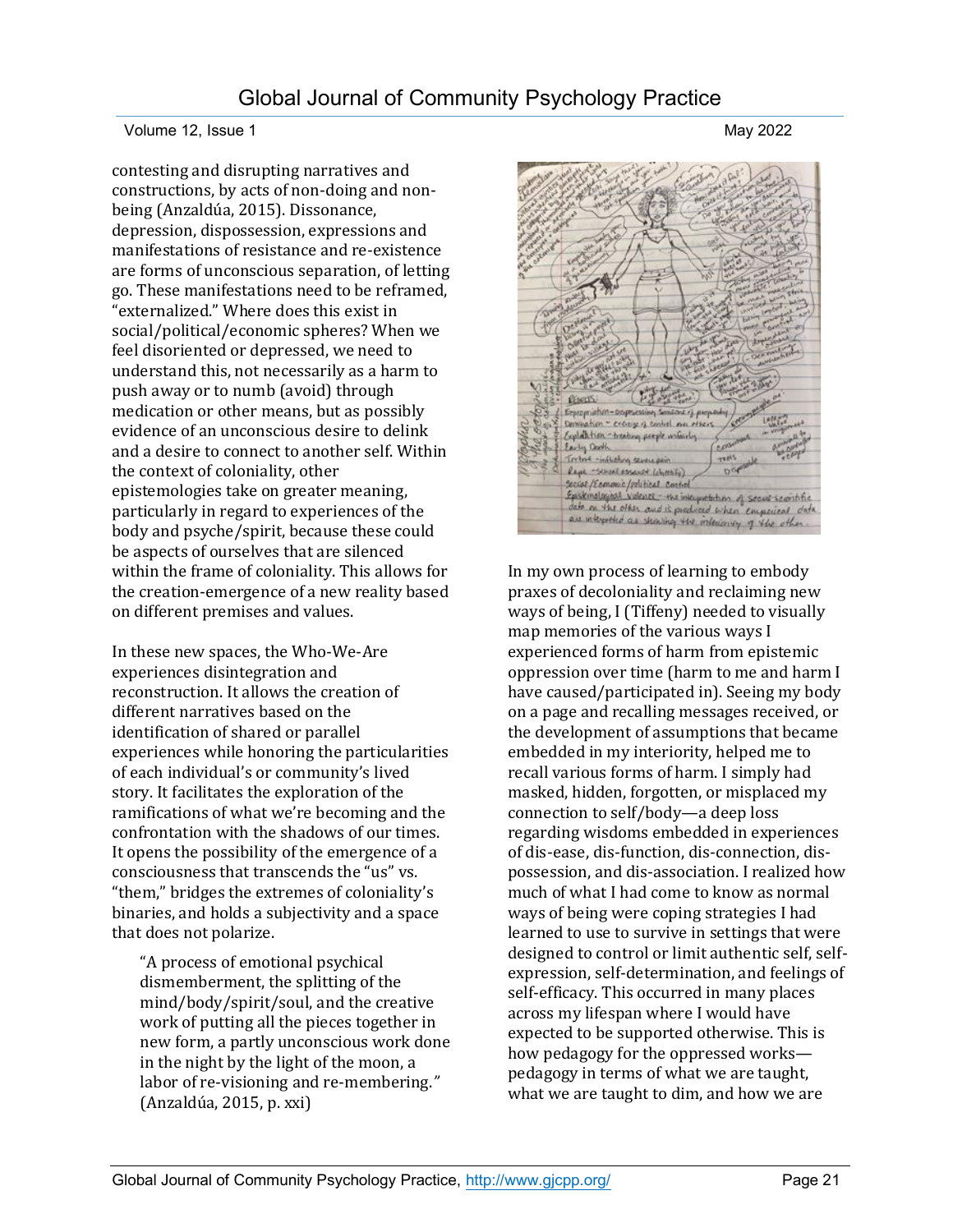taught to relinquish aspects of ourselves, our anatomy, to institutions. As someone who is comprised of multiple mixed identities— Indigenous Americas-Mexican, Irish, Portuguese, Scottish, Spanish, and Northern European familial lineages—and who is quite unsure how I am perceived by others, yet primarily speak English, appear as female, and am queer, identity, belonging, and feeling a sense of community in the United States is a challenge. Especially when living in unfamiliar places where identity is primarily tied with race/ethnicity and class, which gets even more complicated when queer. This is also what many of us call living in the borderlands—a constant process of knowing the world in more ways than one and negotiating awareness of such experiential data in ways that allow us to survive or thrive despite the impact such navigation of rocky terrain may have on our health. Epistemic oppression is embedded; deeply and psychologically. To reclaim new ways of being through embodying praxes of decoloniality is to learn to live beyond the hegemony.

Focusing too long on our identities (as constructions) separates us, as our existing social and political environment requires of us. Without some sort of guide or path to grab onto, we can get bogged down in identities as they are understood through modernity/coloniality. The work of increasing awareness of our own narratives and how we are shaped by the CMP is helpful for identifying how we are being harmed and doing harm by believing and enacting these dominant ideological threads. It doesn't matter what the identity is based on—race, sexuality, gender, age, ability, class or some other categorization used against us—they

are all part of a system of control.

Therefore, we cannot address problems of the social/political world without addressing our own healing/transformation and participation in perpetuating ongoing harm (i.e., "postactivism"18). Through the acknowledgment of the workings of the CMP/Octo, and how the flow of narratives about ourselves perpetuate historical/multigenerational trauma, we learn the power to rename, reclaim, and re-exist. Through this re-creation of the world we become sovereign (self-empowered; see selfactivism, Gloria West, in this issue).

"So, don't give me your tenets and your laws. Don't give me your lukewarm gods. What I want is an accounting with all three cultures—white, Mexican, Indian. I want the freedom to carve and chisel my own face, to staunch the bleeding with ashes, to fashion my own gods out of my entrails. And if going home is denied me then I will have to stand and claim my space, making a new culture *una cultura mestiza*—with my own lumber, my own bricks and mortar and my own feminist architecture." (Anzaldúa, 2010, p. 6– 7)

#### *B. The Village as a Praxis of Reclaiming*

An example of a project of this type (what became known as the Village) began in the summer of 2017. We<sup>19</sup> had just completed a second racial justice and psychology conference. The conferences had been a radical departure from the past, not just because the content was focused on racial justice. The organizers had asked two questions:

<sup>&</sup>lt;sup>18</sup> The concept of "post-activism" was coined by Bayo Akomolafe as "a new form of deinstitutionalized activism, if you will – represents a leap into the dark…embracing the unknown." See: [https://www.bayoakomolafe.net/post/the-times-are](https://www.bayoakomolafe.net/post/the-times-are-urgent-lets-slow-down)[urgent-lets-slow-down](https://www.bayoakomolafe.net/post/the-times-are-urgent-lets-slow-down) 

<sup>19</sup> The Racial Justice Action Group and the Racial Justice in Praxis project; projects developed in 2016- 18 as part of PsySR (Psychologists for Social Responsibility), a national group formed in the early 1980s.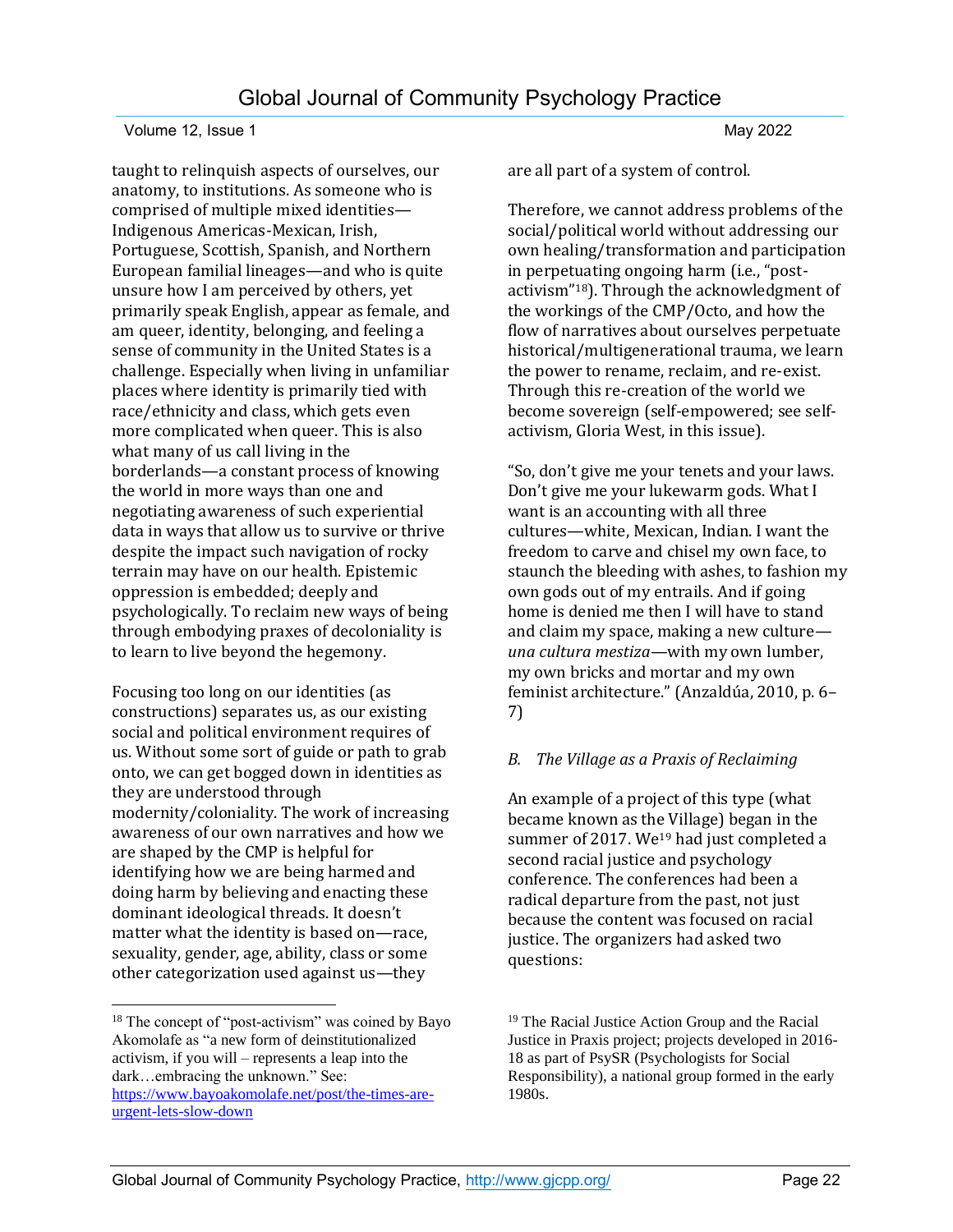Volume 12, Issue 1 May 2022

- 1. How do Indigenous, Black, and people of color gather as practitioners and researchers share knowledge and simultaneously, break down the barriers of colonization and racism in academia?
- 2. How is Black and Brown liberatory research and expression centered within historically white -dominated spaces? How do we reclaim our voices, space, and home? (See Royster article in this issue.)

Both conferences were part of an initiative to place racial justice and communities of color at the center of psychology. To do so the space was shifted from hierarchical to relational, academic to community-centered. After the closing, questions that emerged included: How do we forge ahead as a group and conference? Where is the destination, and will it find home?

We began to envision a writing project that included collaborative writing circles that would work together over a longer period of time. The intention was to move beyond presentation and dialogue and towards collaborative investigations (re-search) and articulation (writing) of how a de-colonial framework could shift psychology's perspectives.

*Why decoloniality?* Equality within a system of oppression is not the goal; neither is moving to a different position within the hierarchies. Decoloniality moves us beyond modernity (outside the box), beyond justice, beyond race. It allows us to see race as a form of social control (see Palmer, G. in this issue) and as part of a colonial matrix of power (CMP/Octo). Racism does not exist only as a form of oppression of one racialized group by another, but more significantly as part of a web (system) of control over all communities/continents/worlds.

At one of the initial planning sessions, we sat

together in small groups sharing stories. Someone started talking about villages in Chicago, referring to their experience of growing up in public housing projects. How it was, at one time, a self-contained and selfsupporting community. How it changed, how gangs and drugs impacted and divided the village. People remembered different things, different stories, and different parts of the stories. At the same time, they couldn't say, they couldn't describe exactly what happened to those villages. Yet people remembered something, and those memories were very deep and charged with emotion. What they remembered and processed over the last three years is the subject of this section.

#### *C. Space as a Condition of Embodiment*

Sacred (non-commodified and nonobjectified) space is a condition for remembering, healing, and intentionally reexisting. It provides a validating mirror to reclaim deep layers of experience which have been erased and normalized. Re-membering in a colonially occupied (defined) space often triggers a re-experiencing of trauma.

In these occupied spaces we are required to disconnect from our lived experience to comply to what is expected of us, (i.e., how we connect with others, how we sense what's needed, how we express ourselves, etc.). This leads us into the *borderlands*, the in-between spaces, the cracks where we are torn between two or more different scripts (narratives) of behavior, mannerism, tone, language, and role. We often experience uncertainty, instability, anxiety, depression, and conflicting identities. Some adapt and navigate by codeswitching, developing multi-modal capacities. However, the overall effect is that we exist as disembodied and dissociated from ourselves, our communities, and the world.

\*\*\*\*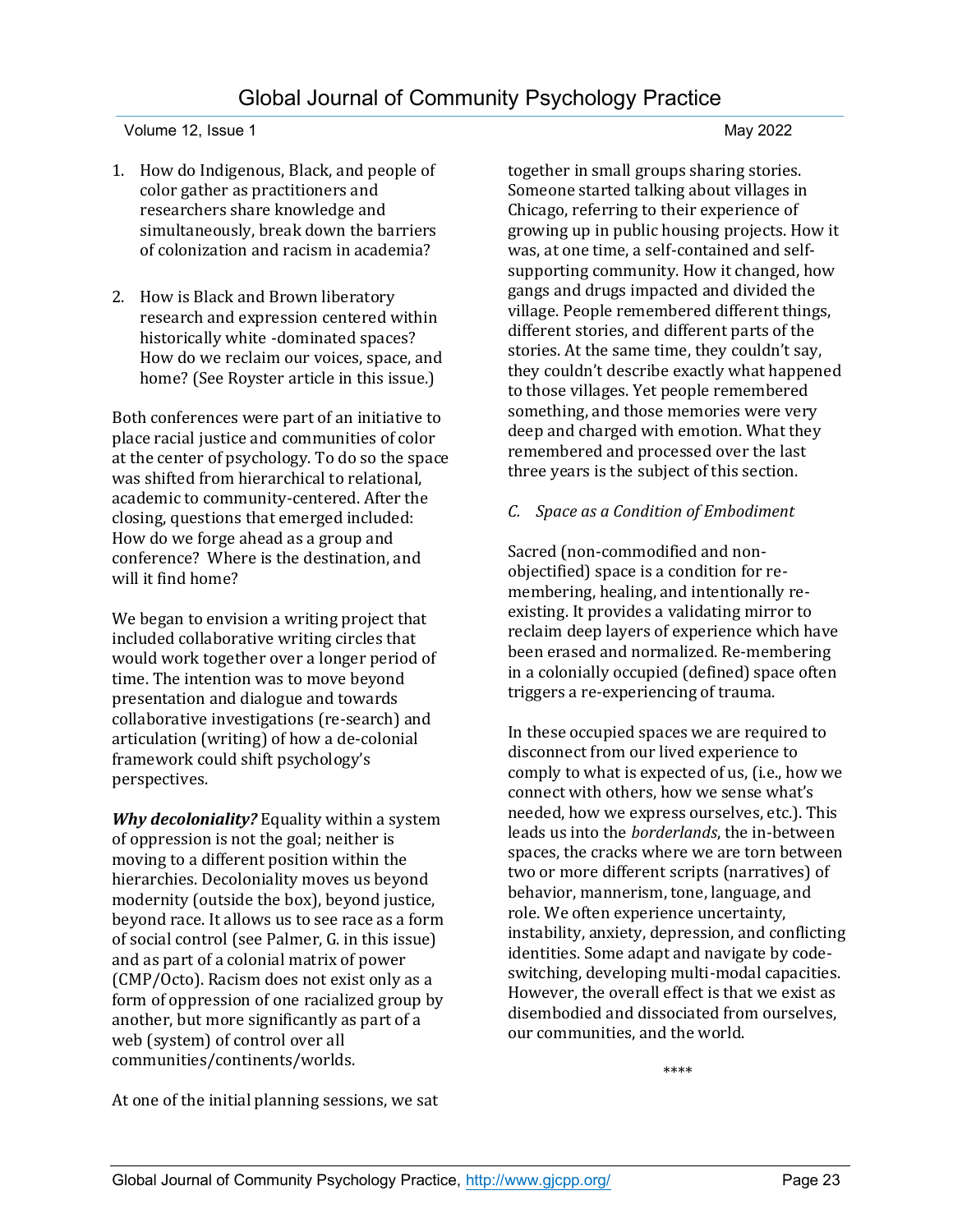Being aware of the mechanisms that shape our understanding of the world [and ourselves] is a precondition to a process of liberation from current ways of being, of going beyond prescribed understandings and constructions of reality. (Andreotti & Dowling, 2004; Martín-Baró, 1994)

\*\*\*\*

Remembering in a non-occupied space helps one remember *What/Who-We-Are* outside of the categories ascribed to us by modernity. To re-witness the violence of disembodiment in a way that begins to reframe the context of one's trauma-oppression.<sup>20</sup> Different feelings, reflections, and stories of the trauma emerge within the context of the witnessing. Whoyou-are changes – a different you becomes more visible and real.<sup>21</sup> Re-membering without reliving. It has been described as a "stance of opposition [and affirmation] which creates a liberated territory" (Morales, 1998; p. 62).

Holding this kind of space requires presence, authenticity, and relationality. It is a process of letting go and reaccessing , being fully present in relationship with self and community, "full speech,"<sup>22</sup> deep listening, and re-languaging.<sup>23</sup>

From the point of view of the CMP/Octo this space may appear as one of non-doing. It appears unstructured, disorganized, and unproductive. To enter it requires detachment from the CMP/Octo's flows/way of being/thinking/relating. To exit the space requires a conscious return. The space is

attentive to and affirmative of the body and psyche, to non-articulated experiences of self and selfhood, to ancestors, food, home, noncolonial languages – to conflicted emotions and psychological splitting that surface as a result of living in two worlds (Anzaldúa, 2015; Somerville, this issue).

People come into unoccupied space already in conflict (disembodied)—torn within social constructions; outside its narratives and inside its fractures. As participants in these spaces, we remind ourselves to be fluid and compassionate in holding the space as each of us grapples with these shifts, contradictions, and re-orientations. To hold these conflicts and tensions requires a capacity to prioritize reflection and discernment, and to reframe how "productivity and achievement"<sup>24</sup> are defined (N. Nasrat, personal communication, November 7, 2021). That time is fluid, not fixed, that transformation and healing are circular, not linear. That it is important to slow down, to allow for and acknowledge what is held in silences, to listen for and to follow different rhythms and processes. To resist and let go of colonial patterns and modalities.

This space is what nurtures our stories and gives life to our silenced selves and communities. Without it shifting we continue to live in the crevices and reproduce the constructions and fault lines in which our bodies and psyches have been embedded and encaged in over multiple generations. Without it, we cannot make our way to the village.

<sup>20</sup> "I am traumatized. I am oppressed. I am not responsible for nor was I the cause of my trauma. What happened to me, my ancestors, and my community(s) occurred and continues to occur in the context of a larger story." The trauma is not Who-You-Are; the trauma is what happened to you (M. James, personal communication, July 21, 2021) <sup>21</sup> The world of you (Maldonado-Torres, 2016).

<sup>22</sup> Full speech, *parole pleine*, is a term developed by

Jacques Lacan in the early 1950s (D. Bell, personal communication, January 12, 2022).

<sup>&</sup>lt;sup>23</sup> The practice requires access to and the use of the non-cognitive. It requires emotional and psychological labor.

 $24$  Discussions with Nahid Nasrat, a transnational feminist, and former president of Division 48, Peace Psychology, of the APA.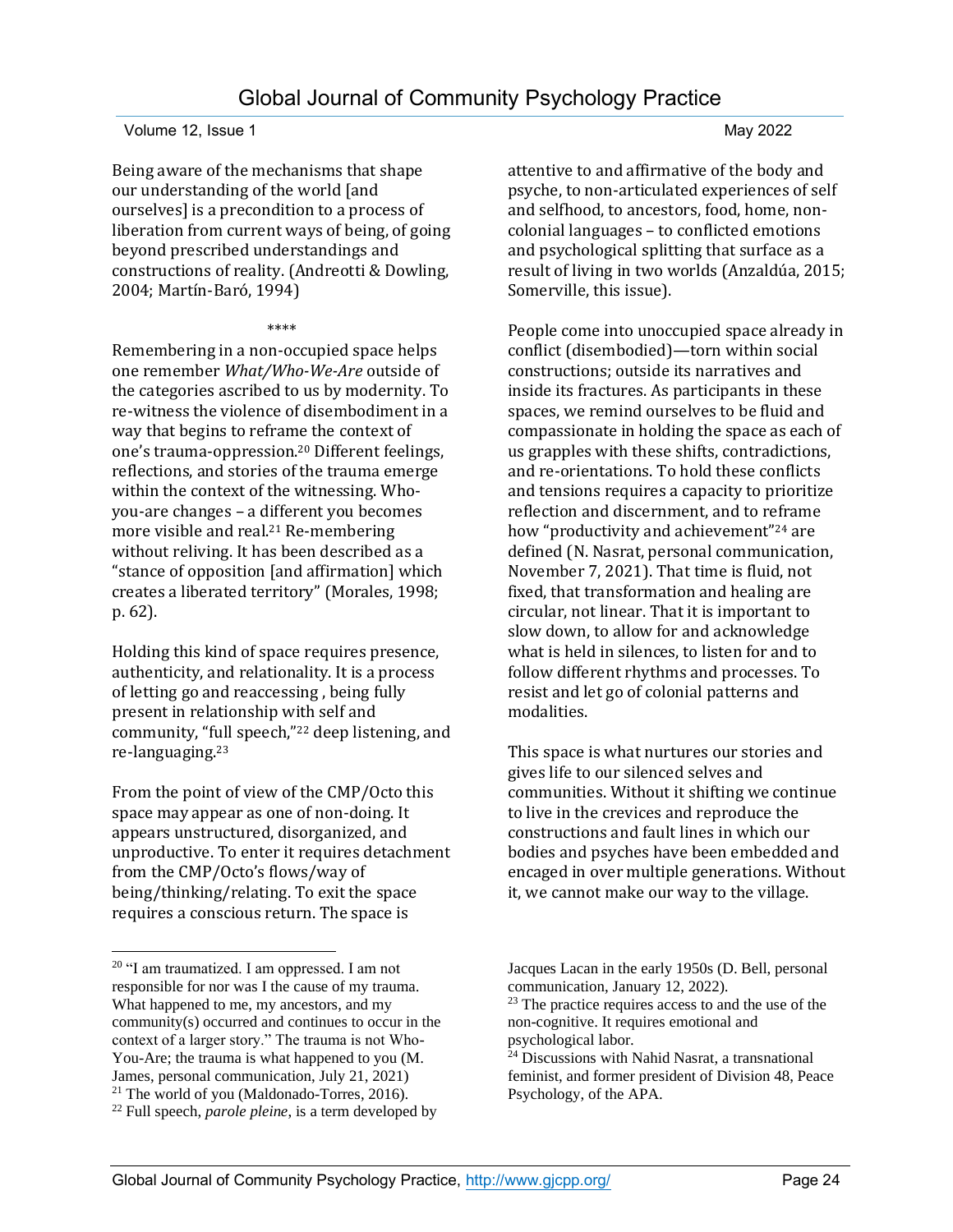There is *intention* and *permission* to detach from the CMP/Octo, to not follow the norms and expectations of coloniality (standard operating procedures). There is an understanding that it will be challenging, discomforting. At the same time, one experiences it as liberating. As one of the members of the village said,

"You can feel this when you're in a decolonial space – less so in colonial spaces: These [stories] . . . came from a moment of decolonialitizing space with my fellow authors. It was a rich and inspiring discourse that felt like an intellectual pilgrimage as we were discovering our truth*." - Jacqueline Samuel, (personal communication, August, 23, 2021)*

In this space, embodiment is recognized and validated. There is an intention to reconnect our silenced thoughts and feelings to our consciousness. To acknowledge and engage emotions as a necessary part of the practice. That uncertainty is part of the process. That not knowing is a form of contesting epistemic colonization; that not knowing can be more important than knowing.

## *D. The Story and the Village*

Out of the space emerges the story.

The story is a canoe, a vessel, and a vehicle that is the container for the life of the subject.<sup>25</sup>

A vessel that has taken the subject and their community on its journey, that is, the lived experience of the person as part of a people.<sup>26</sup> The *stories* are ones of political, educational, and economic trauma, racial oppression, somatic conformity (body shaming, disability discrimination), and others, intertwined with resistance and memories of previous identities, roles, traditions, and practices. The subject is the content of the story. The subject *is* the story. Not learning *about* the subject, learning *from* the subject. The subject is the embodiment and affirmation of that



experience and of that knowledge.

"Our lives are the textbooks and it is our way to liberate the minds of the people*"* (Adriano, 2012, p. 64).

The story is the journey of the subject over multiple generations. The subject is the author of the story. Not seen or interpreted by someone else (scholar or expert) but by each person, themselves, in a space with other members of the village. From the perspective of healing and empowerment, the subject *must be* the "author and arbiter of her own

<sup>&</sup>lt;sup>25</sup> The canoe as a vessel that holds one and one's community on a journey, literal and metaphorical; political and psychological, as told by and reflected in many communities of Oceania in the context of their journeying across the Pacific Ocean.

<sup>&</sup>lt;sup>26</sup> For those of us who feel that we are not part of a

people or community, we suggest that this is a condition of alienation, of erasure and forgetting, not of our own volition, but rather part of a social and psychological process. That is rooted in modernity and dis-embodiment.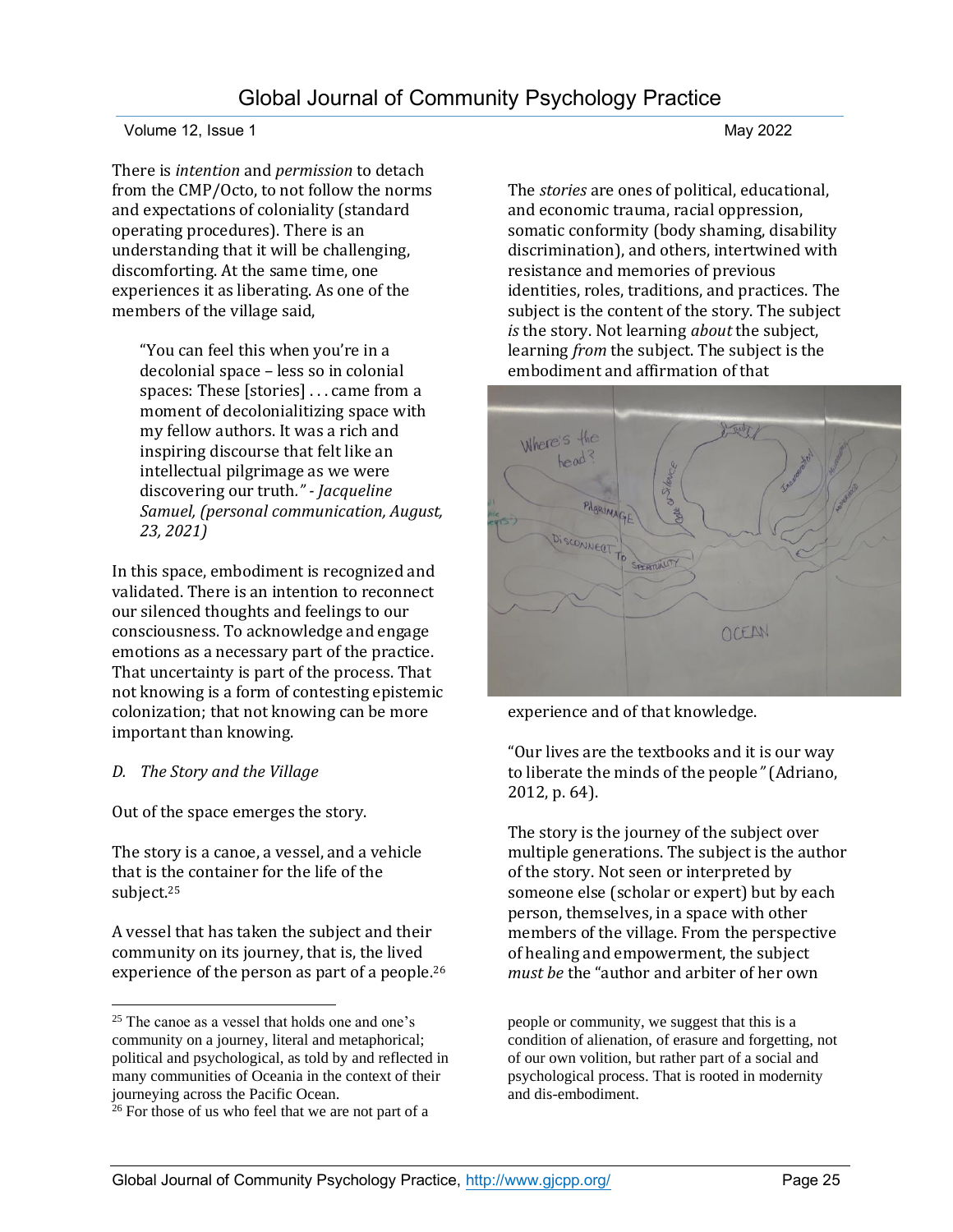Volume 12, Issue 1 May 2022

recovery . . . No intervention that takes power away from the survivor can possibly foster her recovery, no matter how much it appears to be in her immediate best interest." (Morales, 1998, p. 63; quoting Judith Herman).

The story is like a map to the village.

To locate and find the village requires understanding how it was and is being destroyed. Villages are identified based on the existence of relationships, a system, political, economic, psychological, and spiritual, that supports the individual and the community. Villages are weakened and unable to function when that system has been disconnected and disabled.

The destruction of the village was not accidental. It was a consequence of "conquest" and the imposition of a different way of being (i.e., the CMP/Octo). The violence was and is still normalized. Its way of life was replaced by a Eurocentric society. *Civilization* and its particular ways of life have been presented as superior and de facto, that *civilized world* has viewed people of the village as objects to be measured, categorized, named, pathologized and used.

Coloniality impacts the village and its people internally (i.e. psychologically, politically and economically). As a result, *the colonized subject is at war with themselves, trying to kill any trace of the black, native, and colonized within and without, while also being at war with each other to achieve the same purpose* 

(Maldonado-Torres, 2016, p. 14). Malcolm X (1962) asked: *who taught you to hate yourself?<sup>27</sup>*

Jacqueline Samuel explains,

*This is not to say that African American's don't trust each other. It is really to say that self-hatred has a grave impact on our community. It impacts how we vote, spend, live, work, worship, and educate ourselves. As it happened on the plantation, it is still happening today. What is disturbing is selfhatred stops our ability to thrive and this behavior starts at an early age when it can be prevented. Unfortunately when you see so much conflict and violence in the community you know that those individuals that engage in disruptive behavior are void of the nurturing from the Village where they need that connection to grow.* - *Jacqueline Samuel, (personal communication, August, 23, 2021)*

The destruction of the village and the phenomena of self-hatred are connected. Selfhatred is both a consequence of the CMP/Octo and a barrier to seeing how it causes our destruction. That is, coloniality in the form of self-hatred blinds one to their trauma and simultaneously prevents them from connecting with the village.

<sup>&</sup>lt;sup>27</sup> "Who taught you to hate the texture of your hair? Who taught you to hate the color of your skin? To such extent you bleach, to get like the white man. Who taught you to hate the shape of your nose and the shape of your lips? Who taught you to hate yourself from the top of your head to the soles of your feet? Who taught you to hate your own kind? Who taught you to hate the race that you belong to so much so that you don't want to be around each other? No . .

teach hate, you should ask yourself who taught you to hate being what God made you. We don't steal, we don't gamble, we don't lie and we don't cheat. You can't get into a whiskey bottle without getting past a government seal. You can't buy a deck of cards without getting past a government seal. Here the white man makes the whiskey then puts you in jail for getting drunk. He sells you the cards and the dice and puts you in jail when he catches you using them" (Malcom X, 1962).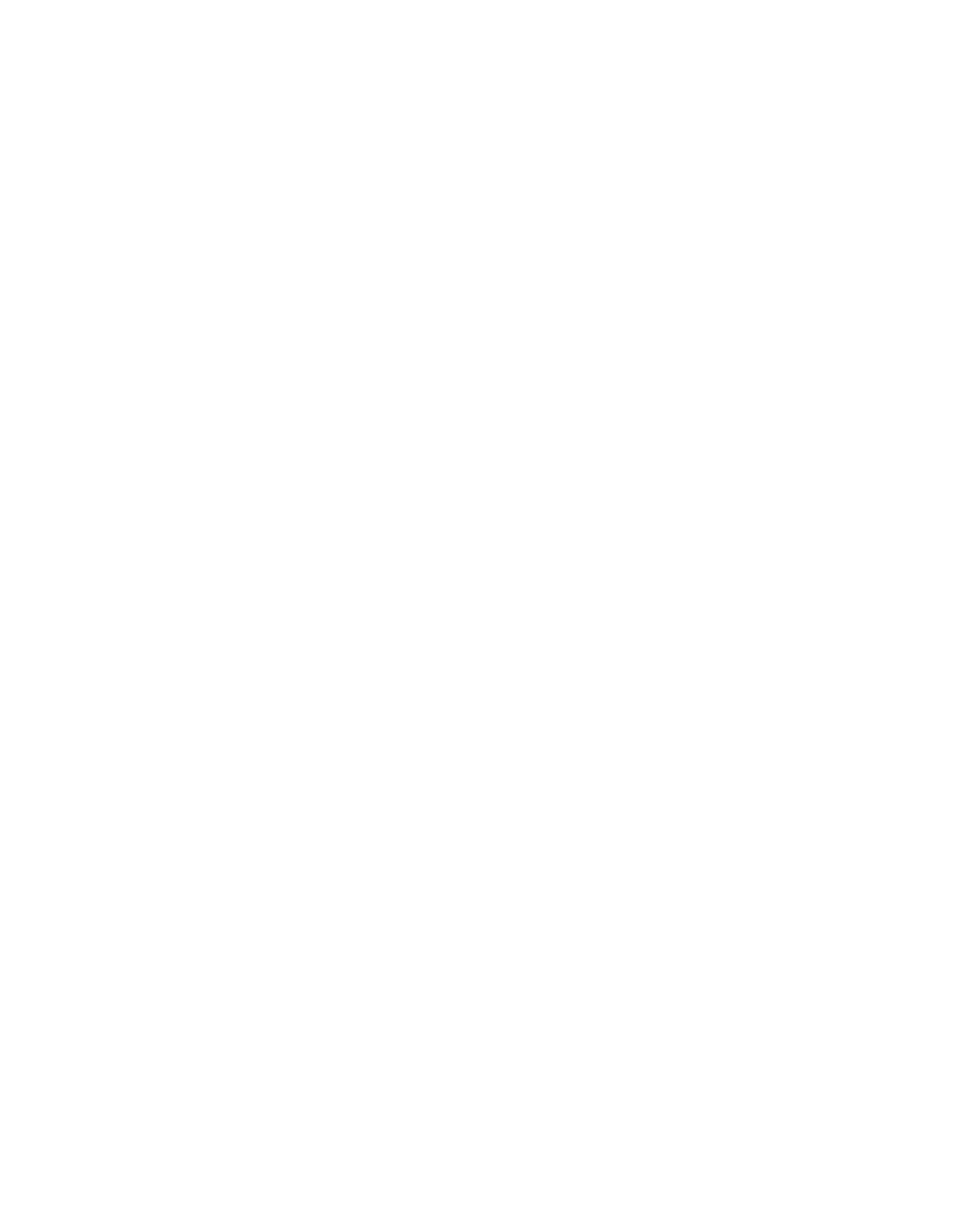how it functions, to make it visible and to understand its evolution over time. This includes mapping the psychological complexes and symptoms of communities and individuals that have arisen and continue to arise from it. Empowerment from a community psychological perspective cannot exist in isolation from this framework.

Empowerment in this context is the ability to negotiate one's own subjectivity and to go beyond imposed boundaries.

The stories and their embodied experience that contain memories of the CMP/Octo also contain memories of the Village. The individual, present and past, $29$  is a microcosm of the village as well as the CMP/Octo. Within the same crevices and fractures that disembodied us lie memories of what and Who-We-Are before and during that disembodiment. It requires a practice of putting ourselves back together, remembering.

The stories in this issue create a different reality. They ground us outside modernity. They help us see ourselves and the world differently.

*"There's something epistemological about storytelling. It's the way we know each other, the way we know ourselves. The way we know the world. It's also the way we don't know; the way the world is kept from us, the way we're kept from knowledge about ourselves, the way we're kept from understanding other people." (*Anzaldúa*, 2015;* citing Andrea Barrett, p.1, Preface)

When the stories of the village emerge, they "dissolve" the constructions of the CMP/Octo. Something new is remembered, named. We can breathe. One experiences a sense of being a different person, the world a different place.

It makes possible and is a foundation for a new culture of politics. This is a decolonial praxis of embodiment.

### **Closing**

To repeat – this article is intended as an intervention to stop the ongoing harm of the CMP/Octo.

Let us be honest with ourselves – all of us – that the current configuration of life itself is not how we want to be.

While re-membering our stories and roots may be important for attending to deeper understanding of who we are, we will need to bring a critical lens to those ways of being as well. Hierarchical structures emerged among civilizations thousands of years before us. Why was this necessary? Let us be part of a world that allows for pluriversality while also not replicating dynamics of power over others, or complete disregard for the worldviews of others.

We hope that we learn to develop more creative paths forward, together, while also acknowledging our own individual stories. To create a world where these colonial concepts no longer hold power. From a long-view perspective, ideally, everyone learning to hold multiple worldviews simultaneously, without conceding that one worldview is more valid than another is, is of paramount importance.

## *Learnings from the Village*

The village is a necessary alternative space for incubating/creating new worlds – a space for learning to embody praxes of decoloniality – empowered within a new kind of politics. It is a space of story-making and storytelling. We construct and apply a framework that does not and cannot exist within the "logics" of

Thich Nhat Han (Hanh, 2011).

<sup>2</sup>8 From a non-colonial perspective, the individual is connected to their past and future. See *interbeing*,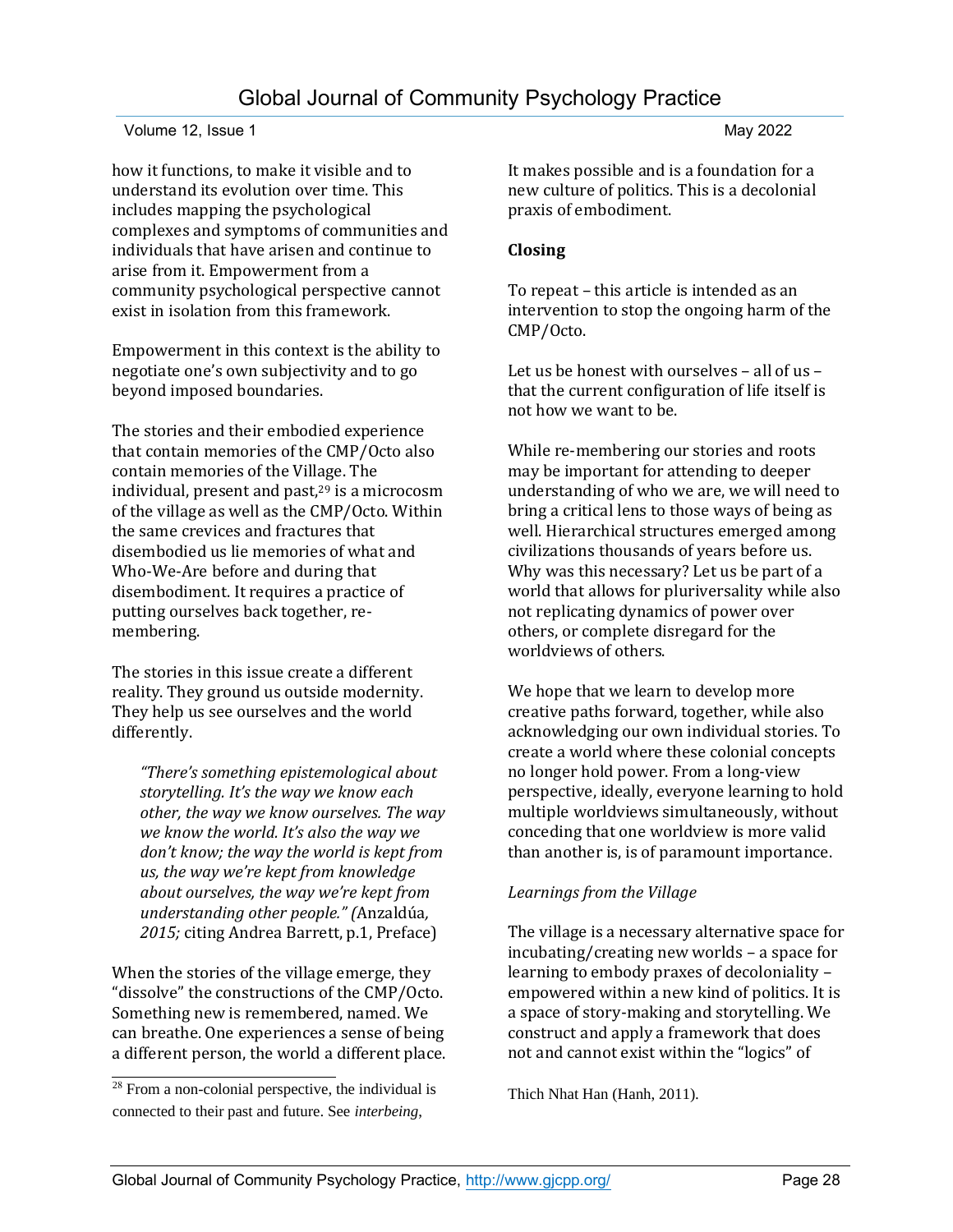coloniality. Engaging our entire bodies, the space holds a fabric that affirms and legitimizes different possibilities for selves outside of prescribed constructions. It is a place where a different way of knowing and being becomes real.

We suggest the following were key aspects of the village as an embodied decolonial praxis in the United States:

- Embodied seeing: seeing our stories through the seeing that exists in our bodies and a framework of metaphysical catastrophe (MC). (Maldonado-Torres, 2016).
- Identifying feelings, experiences, memories, and perceptions of the CMP/Octo and the village.
- Contextualizing stories, including experiences of trauma and resistance, over multiple generations. Reconnecting the fragments; weaving the quilt.
- Reconstructing a lifeworld *outside* of modernity.
- Practicing different ways of being in an incubation space where a sense of decolonial self and community was nurtured and grew stronger. Where the possibility of a different world became real. The *space as a gym*, a place of building our decolonial muscles.
- Being, writing, and storytelling together over an extended period of time.
- Engaging in processes of problematization, reflection, and working through new representations, constructions, and narratives (engaged inquiry/investigation/collaborative andragogy).
- Nurturing the development of decolonial theory based on lived experience or selftheorizing.
- The village was an example of an incubator for integrative practices of (from a more academic/colonial perspective):
- 1. Healing and self-transformation (clinical practice and community service)
- 2. Investigation (research/inquiry)
- 3. Andragogy, collaborative learning and teaching (pedagogy)
- 4. Ontological activism: contesting modernity and affirming/holding space for an *altermundus* (another world). (advocacy/political activism)

*We suggest the following as principles and precepts of embodying decoloniality:*

- If our ways of seeing and being in the world are constructed by colonial and capitalist processes, the construction of a different world starts with *questioning and deconstructing who we are and what that world is*.
- The starting point is that the world is not what we think it is; we are not who we think we are. The reality is that an embodied world is contextual, political, and psychological, not universal, objective, and apolitical.
- If we assume that community systems were designed based on the CMP/Octo, then we need to re-examine the underlying ideologies that influence the shape, function, and power of all institutions and organizations.
- The whole idea of knowledge as a Eurocentric epistemology needs to be reconsidered. There are other sources of knowledge that assist us in getting out of the box of modernity/coloniality. (Western) psychology is (unconsciously) part of modernity (as a colonial *science*).
- Space is the political fabric of a way of being.
- The CMP/Octo is the embedded experience of modernity/coloniality in our bodies. Detaching from colonial-capitalist trauma and oppression and re-embodying noncolonial memories/experiences and knowledge are methodologies of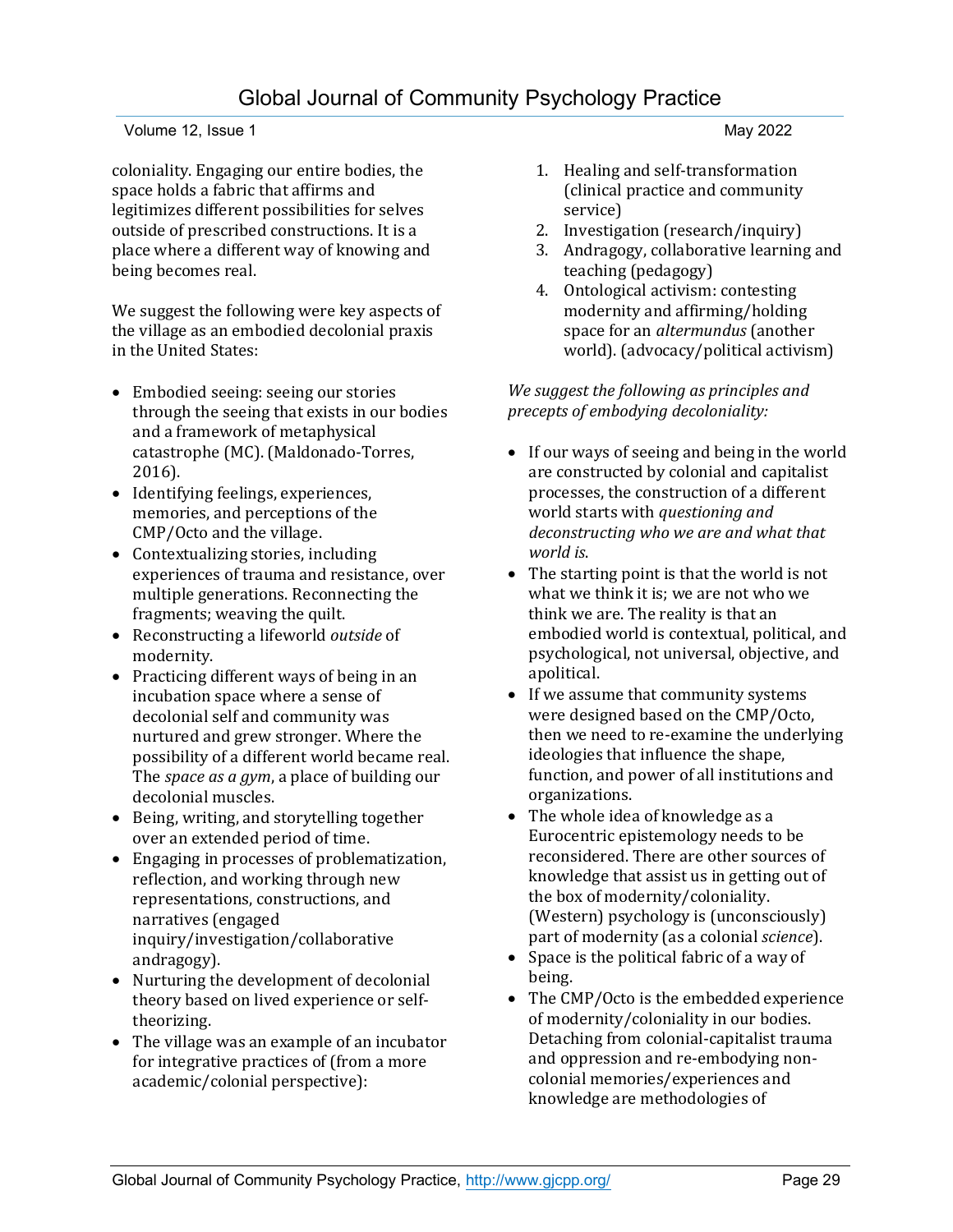Volume 12, Issue 1 May 2022

decoloniality. *Our lives are the textbooks..*. (Adriano, 2012).

We close this article by inviting you to consider this as the challenge to and the calling of community psychology. The ways of embodying decoloniality and the ways we enacted the village space are not meant as a model to be replicated as is. The point is to support the ways of the Rhizome (Deleuze & Guattari, 1987). Rhizomatic developments of these ideas would ideally look different in different places, with the unique perspectives, h\*stories, and positionalities of those engaging in their own worldsenses. We hope to learn more about the creative ways embodying decoloniality happens around the globe. We look forward to hearing your comments and questions and hope that there will be spaces where we can engage in more in-depth dialogue and discussion.

An other world *is* here.

#### **References**

- Adriano, J.P., (2012). *Mirrors, Masks, and Dreams.* In On the Edge of Hope and Healing: Flipping the Script of Filipinos in Hawaii, (Eds.) Acido, J. & Lee, G. TMI Global Press, Honolulu, HI.
- Andreotti, V. (2015). Mapping interpretations of decolonization in the context of higher education. *Decolonization: Indigeneity, Education & Society*, *4*(1), 21–40.
- Andreotti, V., & Dowling, E. (2004). WSF, ethics, and pedagogy. *International Social Science Journal, 56*(182), 605–613. https://doi.org/10.1111/j.0020- 8701.2004.00520.x
- Akomolafe, B. (2016, September 14). Shit matters: Answering the call of compost in these times of exclusions. [https://www.bayoakomolafe.net/post/shi](https://www.bayoakomolafe.net/post/shit-matters-answering-the-call-of-compost-in-these-times-of-exclusions) [t-matters-answering-the-call-of-compost](https://www.bayoakomolafe.net/post/shit-matters-answering-the-call-of-compost-in-these-times-of-exclusions)[in-these-times-of-exclusions](https://www.bayoakomolafe.net/post/shit-matters-answering-the-call-of-compost-in-these-times-of-exclusions)
- Anzaldúa, G. (2010). Movimientos de rebeldia y las culturas que traicionan. *Race/Ethnicity: Multidisciplinary Global Contexts*, *4*(1), 1–7. https://doi.org/10.2979/racethmulglocon .2010.4.1.1
- Anzaldúa, G. (2015). *Light in the dark/Luz en lo oscuro: Rewriting identity, spirituality, reality* (A. Keating, Ed.). Duke University Press.
- Barker, R. G. (1968). *Ecological psychology: Concepts and methods for studying the environment of human behavior*. Stanford University Press.
- Bartunek, J. M., & Moch, M. K. (1987). Firstorder, second-order, and third-order change and organization development interventions: A cognitive approach. *Journal of Applied Behavioral Science, 23*(4), 483–500. https://doi.org/10.1177%2F0021886387 02300404
- Cameron, K. S. & Quinn, R. E. (2011). *Diagnosing and changing organizational culture based on the competing values framework* (3rd ed.). Jossey-Bass.
- Cushman, P. (1995)*. Constructing the self, constructing America: A cultural history of psychotherapy.* Da Capo Press.
- Denzin, N. K., Lincoln, Y. S., & Smith, L. T. (Eds.). (2008). *Handbook of critical and Indigenous methodologies.* Sage.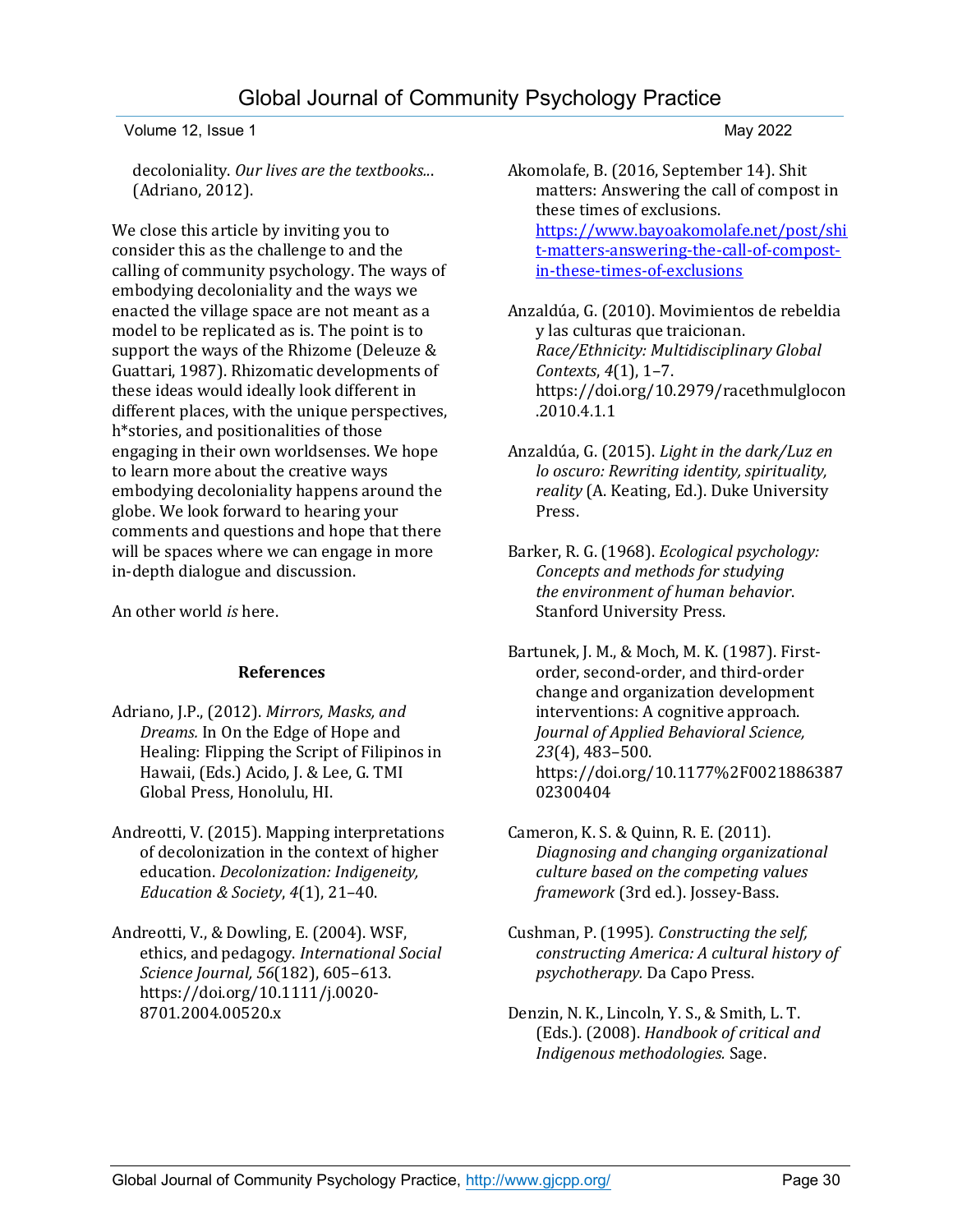Dreyer, J. S. (2017). Practical theology and the call for the decolonisation of higher education in South Africa: Reflections and proposals. *HTS Theological Studies*, *74*(4). http://dx.doi.org/10.4102/hts.v73i4.4805

de Jager, A., Tewson, A., Ludlow, B., & Boyell, K. M. (2016, May). Embodied ways of storying the self: A systematic review of body-mapping. *Forum Qualitative Sozialforschung/ Forum: Qualitative Social Research, 17*(2), Article 22. [https://www.qualitative](https://www.qualitative-research.net/index.php/fqs/article/view/2526)[research.net/index.php/fqs/article/view/](https://www.qualitative-research.net/index.php/fqs/article/view/2526) [2526](https://www.qualitative-research.net/index.php/fqs/article/view/2526)

Escobar, A. (2020). *Pluriversal politics: The real and the possible.* Duke University Press.

Grayshield, L.(2010). Indigenous ways of knowing as philosophical base for the promotion of peace and justice in counseling education and psychology. *Journal for Social Action in Counseling and Psychology*, *2*(2), 1–16. https://doi.org/10.33043/JSACP.2.2.1-16

- Hanh, T. N. (2011). *Your true home: The everyday wisdom of Thich Nhat Hanh* (M. McLeod, Ed.). Shambhala.
- Herman, J. L. (1992). *Trauma and recovery: The aftermath of violence*. Basic Books.
- Holohan, C. J. (2002). The Contributions of Rudolf Moos. *American Journal of Community Psychology, 30*(1): 65-6. DOI: 10.1023/A:1014320117480
- INCITE! (2017). *The revolution will not be funded: Beyond the non-profit industrial complex*. Duke University Press.

Jimenez, T. R., Mingo, E., Viola, J., Olson, B. & Balthazar, C. (in press). Foundations of Relational Ethics: Introducing a Continuum of Community Psychology Praxis. *Global Journal of Community Psychology Practice*.

Kivel, P. (2016). Social service or social change? *The Scholar & Feminist Online, 13*(2). [https://sfonline.barnard.edu/navigating](https://sfonline.barnard.edu/navigating-neoliberalism-in-the-academy-nonprofits-and-beyond/paul-kivel-social-service-or-social-change/0/)[neoliberalism-in-the-academy-nonprofits](https://sfonline.barnard.edu/navigating-neoliberalism-in-the-academy-nonprofits-and-beyond/paul-kivel-social-service-or-social-change/0/)[and-beyond/paul-kivel-social-service-or](https://sfonline.barnard.edu/navigating-neoliberalism-in-the-academy-nonprofits-and-beyond/paul-kivel-social-service-or-social-change/0/)[social-change/0/](https://sfonline.barnard.edu/navigating-neoliberalism-in-the-academy-nonprofits-and-beyond/paul-kivel-social-service-or-social-change/0/)

Lowe, L. (2015). *The intimacies of four continents*. Duke University Press.

Malcolm X. (1962, May 5). *Who taught you to hate yourself?* Genius [https://genius.com/Malcolm-x-who](https://genius.com/Malcolm-x-who-taught-you-to-hate-yourself-annotated#note-3946266)[taught-you-to-hate-yourself](https://genius.com/Malcolm-x-who-taught-you-to-hate-yourself-annotated#note-3946266)[annotated#note-3946266](https://genius.com/Malcolm-x-who-taught-you-to-hate-yourself-annotated#note-3946266)

- Martín-Baró, I. (1994). Towards a liberation psychology (A. Aron, Trans.). In A. Aron & S. Corne (Eds.), *Writing for a liberation psychology: Ignacio Martín-Baró* (pp. 17– 32). Harvard University Press.
- Maldonado-Torres, N. (2007). On the coloniality of being: Contributions to the development of a concept. *Cultural Studies, 21*(2–3), 240–270. https://doi.org/10.1080/0950238060116 2548

Maldonado-Torres, N. (2016). Outline of ten theses on coloniality and decoloniality. Foundation Franz Fanon. https://fondationfrantzfanon.com/outline-of-ten-theses-oncoloniality-and-decoloniality/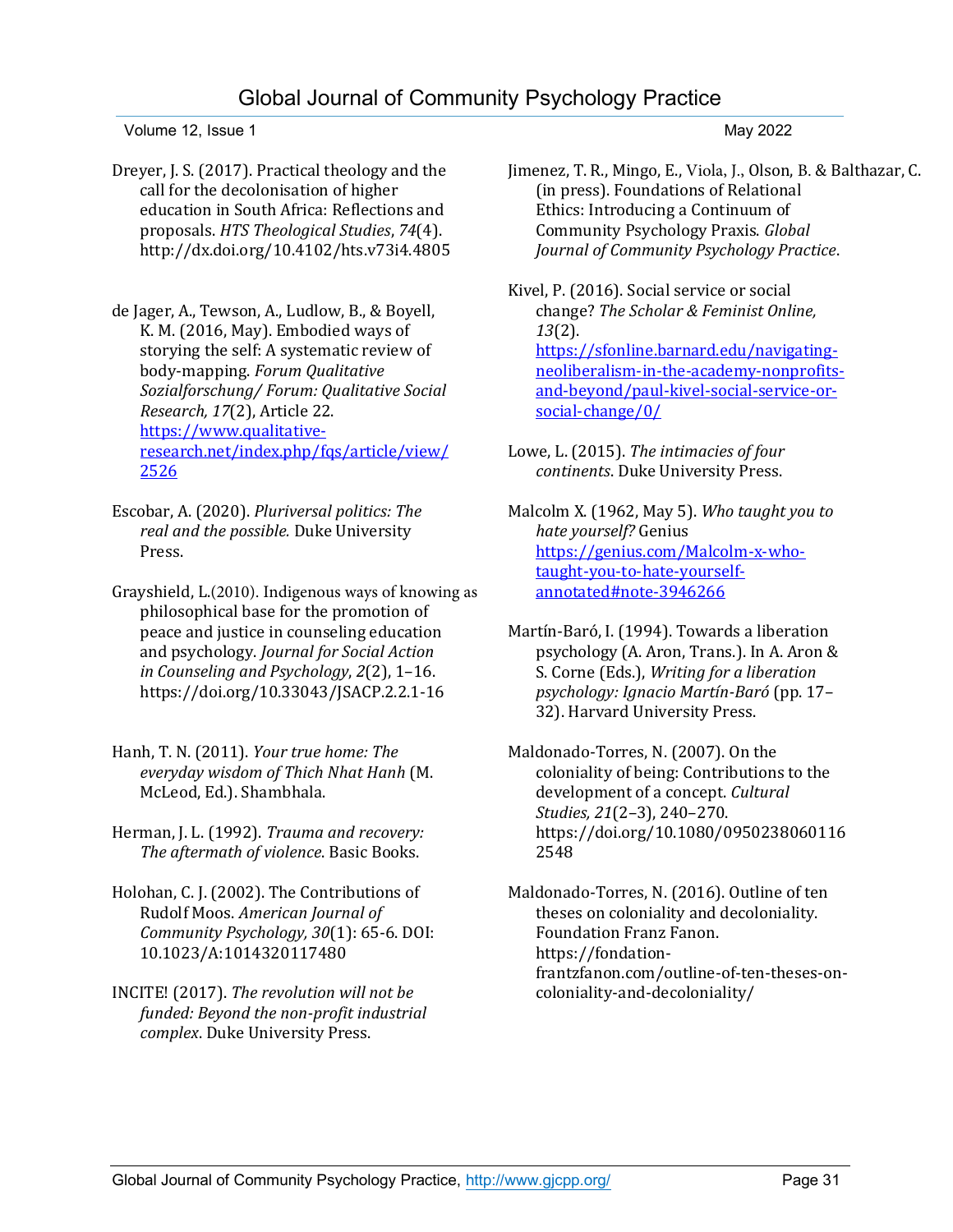Volume 12, Issue 1 May 2022

- Mignolo, W. D. (2007). Introduction: Coloniality of power and de-colonial thinking. *Cultural Studies*, *21*(2-3), 155– 167. https://doi.org/10.1080/0950238060116 2498
- Mignolo, W. D. (2011). *The darker side of western modernity: Global futures, decolonial options*. Duke University Press.
- Mignolo, W. D. (2017, January 21). *Interview— Walter Mignolo/Part : Key concepts.* E-International Relations. https://www.eir.info/2017/01/21/interview-waltermignolopart-2-keyconcepts/?fbclid=IwAR0gyRhaOBAkwT2k cEaeqnxREYuftssWYmT\_F83JQQQLpwUJd b9RAWLuBcY
- Mignolo, W. D. (2021). *The politics of decolonial investigations.* Duke University Press.
- Mignolo, W. D. & Walsh, C. E. (2018). *On decoloniality: Concepts, analytics, praxis*. Duke University Press.
- Morales, A. L. (1998). *Medicine stories: Essays for radicals*. Duke University Press.
- Page, K. (2019, November 5). *White supremacy culture in organizations.* Centre for Community Organizations. [https://coco-net.org/white-supremacy](https://coco-net.org/white-supremacy-culture-in-organizations/)[culture-in-organizations/](https://coco-net.org/white-supremacy-culture-in-organizations/)
- Poetry Foundation. (2018, July 25). *Something in the way: A discussion of Amiri Baraka's "Something in the Way of Things (In Town)."* [https://www.poetryfoundation.or](https://www.poetryfoundation.org/podcasts/147442/something-in-the-way-a-discussion-of-amiri-barakas-something-in-the-way-of-things-in-town) [g/podcasts/147442/something-in-the](https://www.poetryfoundation.org/podcasts/147442/something-in-the-way-a-discussion-of-amiri-barakas-something-in-the-way-of-things-in-town)[way-a-discussion-of-amiri-barakas](https://www.poetryfoundation.org/podcasts/147442/something-in-the-way-a-discussion-of-amiri-barakas-something-in-the-way-of-things-in-town)[something-in-the-way-of-things-in-town](https://www.poetryfoundation.org/podcasts/147442/something-in-the-way-a-discussion-of-amiri-barakas-something-in-the-way-of-things-in-town)
- Quijano, A. (2000). Coloniality of Power, Eurocentrism, and Latin America. *Nepantla: Views from the South, 1*(3), 533– 580.
- Quijano, A. (2007). Coloniality and modernity/rationality. *Cultural Studies*, *21*(2), 168–178. [http://dx.doi.org/10.1080/09502380601](http://dx.doi.org/10.1080/09502380601164353) [164353](http://dx.doi.org/10.1080/09502380601164353)
- Radical Therapist Collective. (1971). *The radical therapist.* Ballantine Books.
- Royal Institute of Philosophy. (2022, March 10). *Decolonising philosophy—Lewis Gordon for the Royal Institute of Philosophy*  [Video]*.*  https://www.youtube.com/watch?v=C08 BLMdfH4w
- Sarason, S. B. (1972). *The creation of settings and the future societies*. Brookline Books.
- Shiva, V. (1989). *Staying alive: Women, ecology and development.* Zed Books.
- Simpson, L. B. (2021). *As we have always done: Indigenous freedom though radical resistance.* University of Minnesota Press.
- Soylu, F. (2016, December 6). An embodied approach to understanding: Making sense of the world through simulated bodily activity. *Frontiers in Psychology, 7*, Article 1914.

https://doi.org/10.3389/fpsyg.2016.0191 4

Tebes, J. K. & Simons-Rudolph, A. (2016). *What is Swampscott and why is it important?* Community Psychology. https://www.communitypsychology.com/ what-is-swampscott-and-why-is-itimportant/